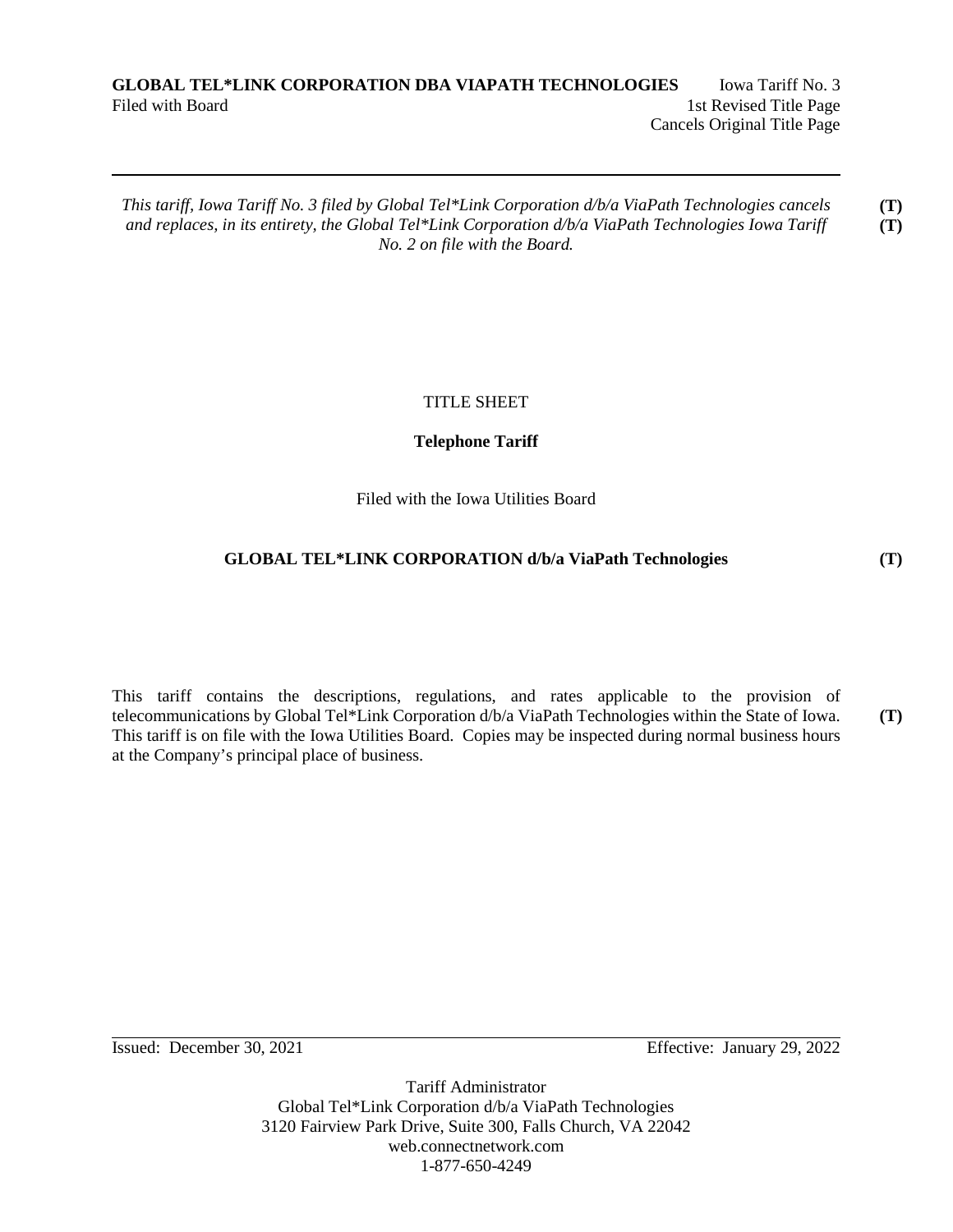**GLOBAL TEL\*LINK CORPORATION DBA VIAPATH TECHNOLOGIES** Iowa Tariff No. 3 Filed with Board 1st Revised Page 1

# **CHECK SHEET**

Pages of this tariff, as indicated below, are effective as of the date shown at the bottom of the respective pages. Original and revised pages, as named below, comprise all changes from the original tariff and are currently in effect as of the date on the bottom of this page.

| <b>PAGE</b>    | <b>REVISION</b> |        | <b>PAGE</b> | <b>REVISION</b> |        |
|----------------|-----------------|--------|-------------|-----------------|--------|
| Title          | 1st Revised     | ∗      | 21          | 1st Revised     | $\ast$ |
| 1              | 1st Revised     | ∗      | 22          | 1st Revised     | $\ast$ |
| $\overline{2}$ | 1st Revised     | ∗      | 23          | 1st Revised     | $\ast$ |
| 3              | 1st Revised     | ∗      | 24          | 1st Revised     | $\ast$ |
| $\overline{4}$ | 1st Revised     | ∗      | 25          | 1st Revised     | $\ast$ |
| 5              | 1st Revised     | ∗      | 26          | 1st Revised     | $\ast$ |
| 6              | 1st Revised     | ∗      | 27          | 1st Revised     | $\ast$ |
| 7              | 1st Revised     | ∗      | 28          | 1st Revised     | $\ast$ |
| 8              | 1st Revised     | ∗      | 29          | 1st Revised     | $\ast$ |
| 9              | 1st Revised     | ∗      | 30          | 1st Revised     | $\ast$ |
| 10             | 1st Revised     | ∗      | 31          | 1st Revised     | $\ast$ |
| 11             | 1st Revised     | ∗      | 32          | 1st Revised     | $\ast$ |
| 12             | 1st Revised     | ∗      | 33          | 1st Revised     | $\ast$ |
| 13             | 1st Revised     | ∗      | 34          | 1st Revised     | $\ast$ |
| 14             | 1st Revised     | ∗      | 35          | 1st Revised     | $\ast$ |
| 15             | 1st Revised     | ∗      | 36          | 1st Revised     | $\ast$ |
| 16             | 1st Revised     | ∗      |             |                 |        |
| 17             | 1st Revised     | $\ast$ |             |                 |        |
| 18             | 1st Revised     | $\ast$ |             |                 |        |
| 19             | 1st Revised     | $\ast$ |             |                 |        |
| 20             | 1st Revised     | $\ast$ |             |                 |        |

\* indicates those pages included with this filing

Issued: December 30, 2021 Effective: January 29, 2022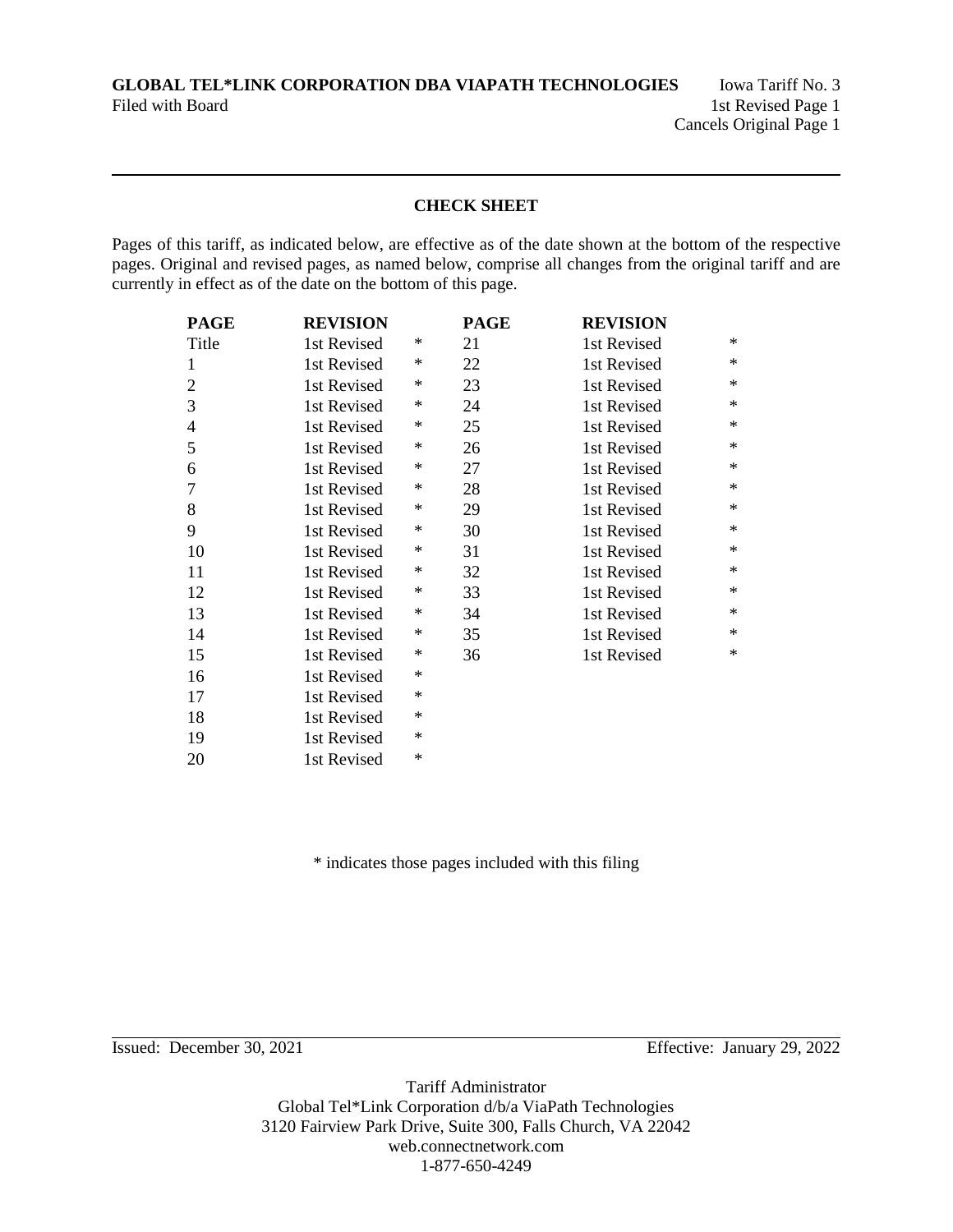## **TABLE OF CONTENTS**

| <b>Section</b><br><b>TITLE PAGE</b>                  | Page<br>Cover  |
|------------------------------------------------------|----------------|
| <b>CHECK SHEET</b>                                   | 1              |
| <b>TABLE OF CONTENTS</b>                             | $\overline{2}$ |
| <b>EXPLANATION OF SYMBOLS</b>                        | 3              |
| <b>TARIFF FORMAT</b>                                 | $\overline{4}$ |
| <b>SECTION 1 - TECHNICAL TERMS AND ABBREVIATIONS</b> | 5              |
| <b>SECTION 2 - RULES AND REGULATIONS</b>             | 7              |
| <b>SECTION 3 - DESCRIPTION OF SERVICE AND RATES</b>  | 18             |

Issued: December 30, 2021 Effective: January 29, 2022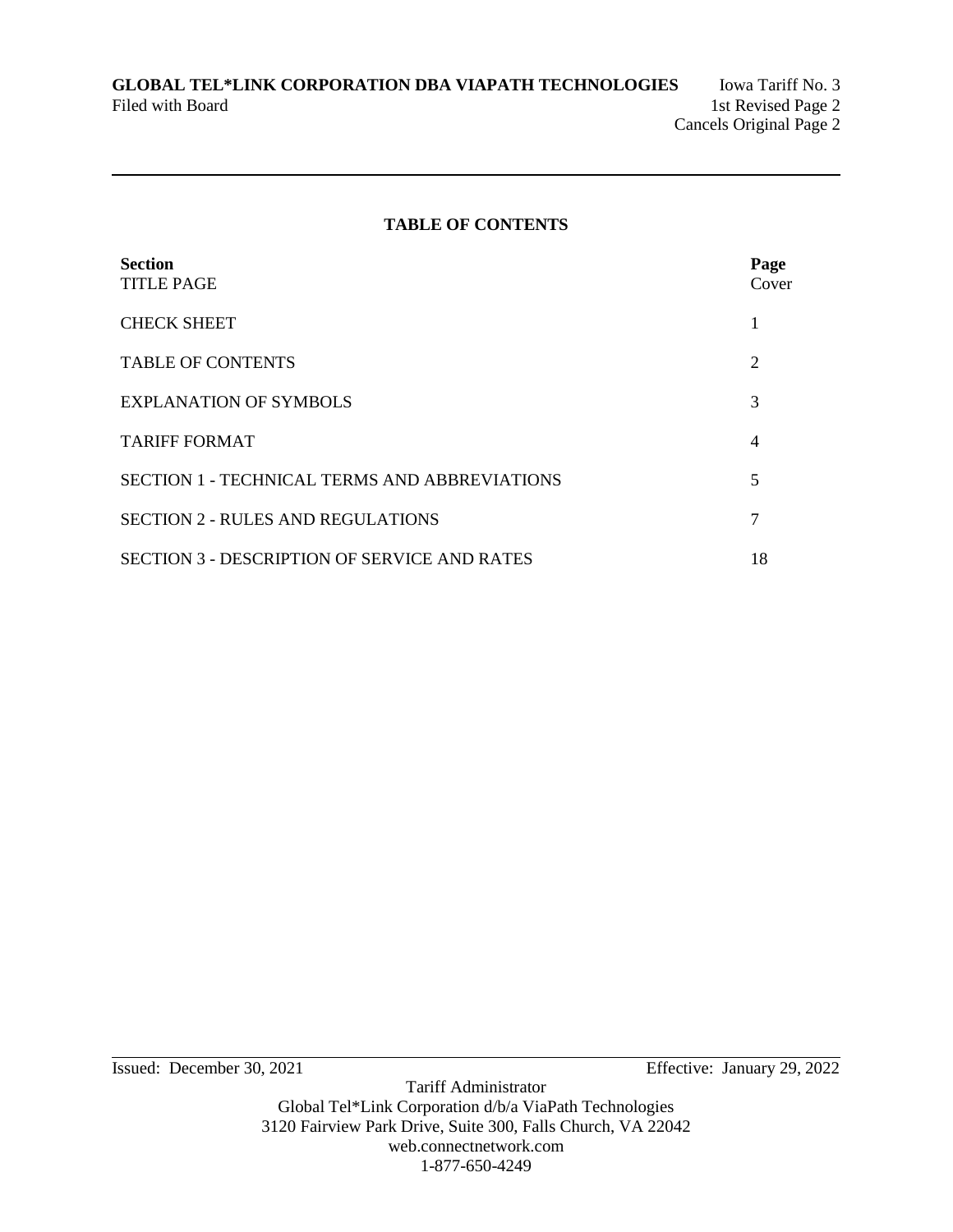### **EXPLANATION OF SYMBOLS**

The following are the only symbols used for the purposes indicated below:

- **(C)** To signify a changed regulation.
- **(D)** To signify a discontinued rate or regulation.
- **(I)** To signify an increase in a rate or charge.
- **(M)** To signify material relocated from one page to another without change.
- **(N)** To signify a new rate or regulation.
- **(R)** To signify a reduced rate or charge.
- **(S)** To signify a correction or reissued matter.
- **(T)** To signify a change in text but no change in rate or regulation.

Issued: December 30, 2021 Effective: January 29, 2022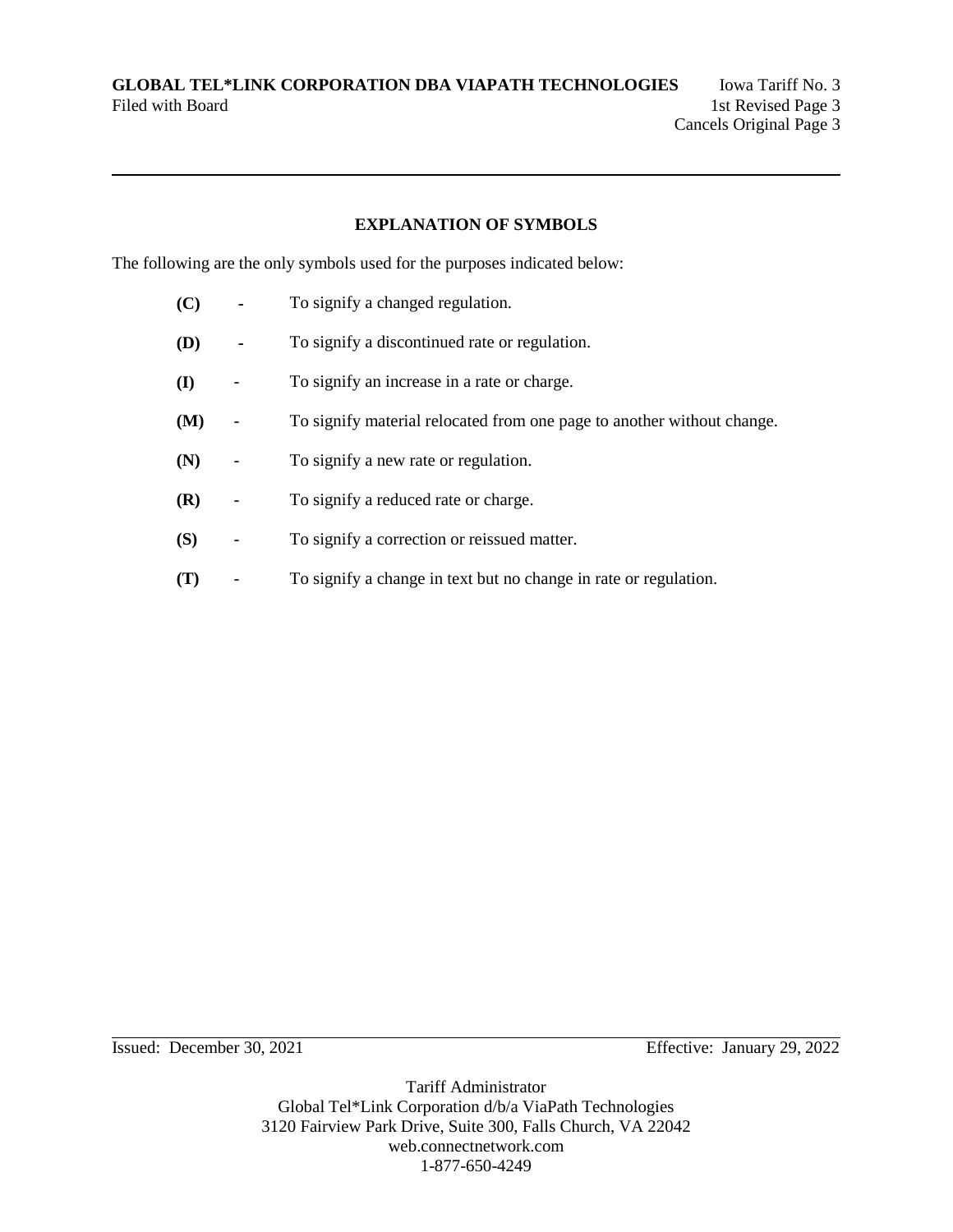### **TARIFF FORMAT**

- **A.** Page Numbering Page numbers appear in the upper right corner of the page. Pages are numbered sequentially. When a new page is added between pages already in effect, a decimal is added. For example, a new page added between Pages 14 and 15 would be 14.1.
- **B. Page Revision Numbers** Revision numbers also appear in the upper right corner of each page. These numbers are used to determine the most current page version on file with the Board. For example, the 4th revised Page 14 cancels the 3rd revised Page 14. Consult the Check Sheet for the page currently in effect.
- **C. Paragraph Numbering Sequence** There are nine levels of paragraph coding. Each level of coding is subservient to its next higher level:

2. 2.1. 2.1.1. 2.1.1.A. 2.1.1.A.1. 2.1.1.A.1.(a). 2.1.1.A.1.(a).I.

**D.** Check Sheets - When a tariff filing is made with the Board, an updated Check Sheet accompanies the tariff filing. The Check Sheet lists the pages contained in the tariff, with a cross reference to the current revision number. When new pages are added, the Check Sheet is changed to reflect the revision. All revisions made in a given filing are designated by an asterisk (\*). There will be no other symbols used on this page if these are the only changes made to it (i.e., the format, etc. remain the same, just revised revision levels on some pages.)

Issued: December 30, 2021 Effective: January 29, 2022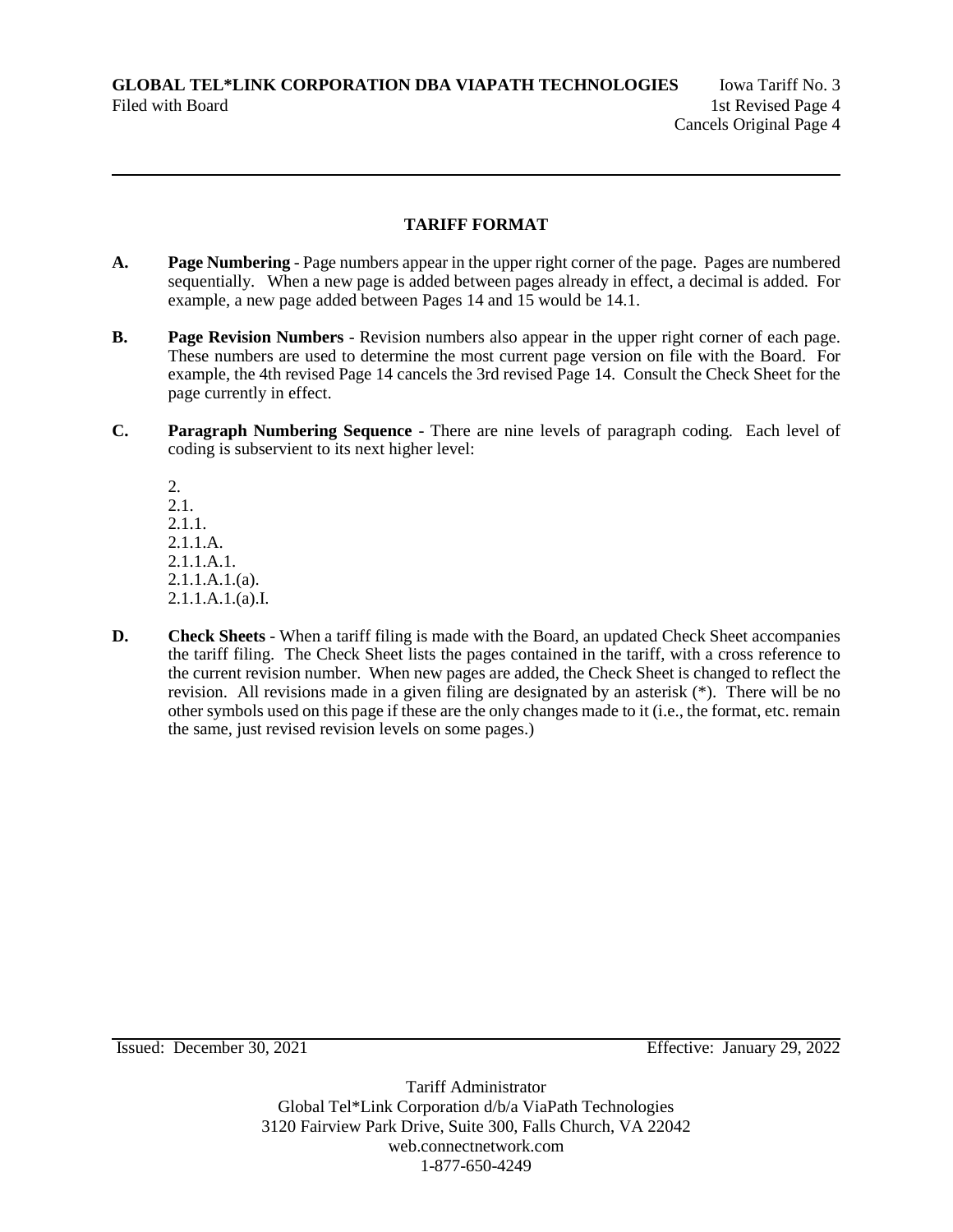### **SECTION 1 - TECHNICAL TERMS AND ABBREVIATIONS**

**Ancillary Service Charge –** Any charge Consumers may be assessed for the use of Inmate Calling services that are not included in the per-minute charges assessed for individual calls.

**Automated Collect Calls** - Calls billed to the called party and completed through an automated call processing system that prompts the call originator and the called party such that the call is completed without live operator assistance.

**Average Daily Population (ADP) –** The sum of all inmates in a facility for each day of the preceding calendar year, divided by the number of days in the year.

**Board** - Refers to the Iowa Utilities Board.

**Collect Billing** - A billing arrangement whereby the originating caller may bill the charges for a call to the called party, provided the called party agrees to accept the charges.

**Company** - Used throughout this tariff to refer to Global Tel\*Link Corporation d/b/a ViaPath Technologies, the issuer of this tariff, unless otherwise clearly indicated by the context.

**Correctional Institutions** - Used throughout this tariff to refer to prisons, jails, penal facilities or other institutions used for penalty purposes which contract with the Company for the provision of service for use by their inmate population.

**Customer** - A person, firm, partnership, corporation or other entity which arranges for the Company to provide, discontinue or rearrange telecommunications services on behalf of itself or others; uses the Company's telecommunications services; and is responsible for payment of charges, all under the provisions and terms of this tariff. In the case of collect-only calling services provided to inmates of Correctional Institutions, the called party is the Customer and is responsible for payment of charges.

**Inmates** - The jailed population of Correctional Institutions who are authorized by the Institution to use such service. Responsibility for payment of Inmate charges requires positive acceptance by a Customer (i.e., billed to a third party) or prepayment by the Inmate.

Issued: December 30, 2021 Effective: January 29, 2022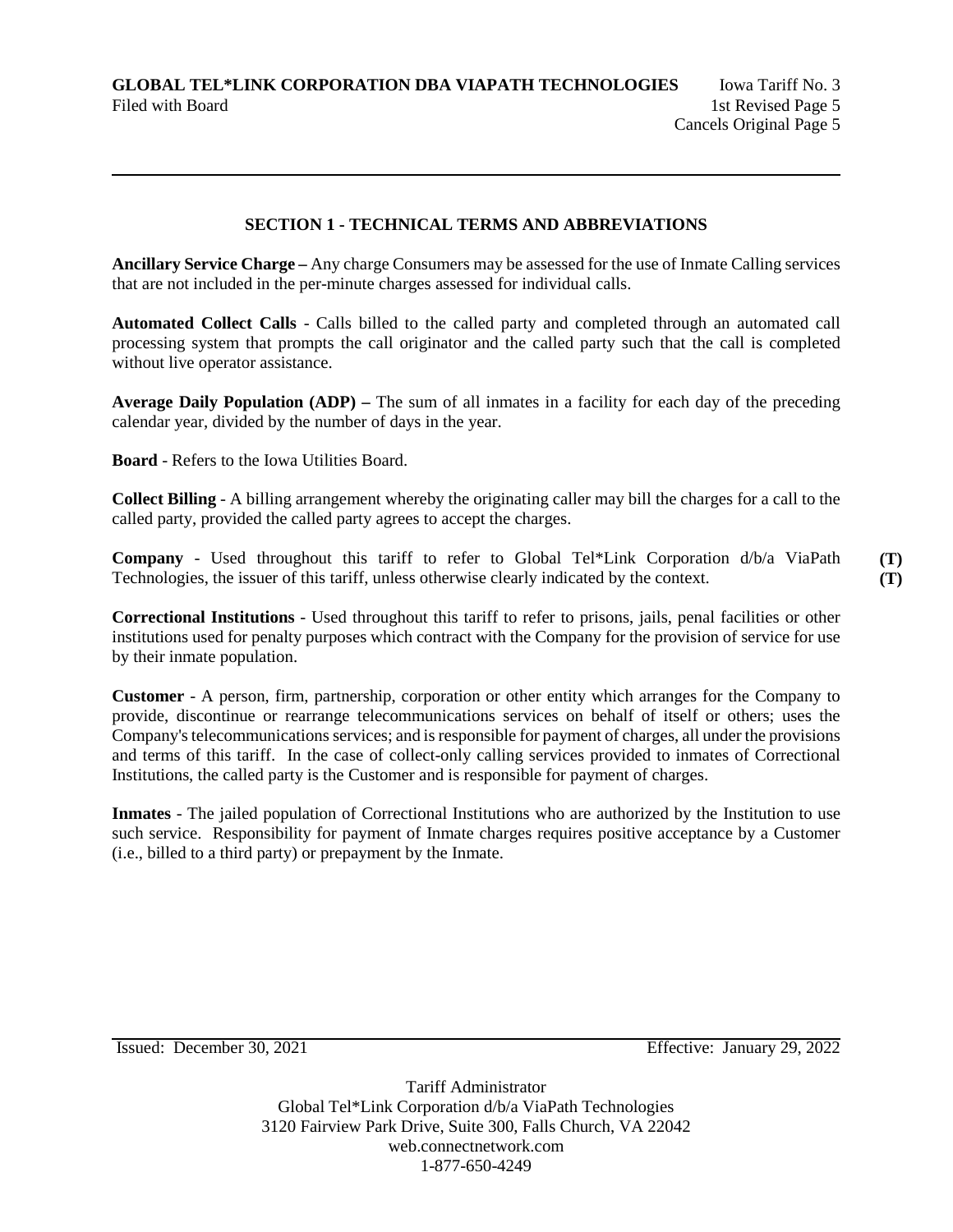## **SECTION 1 - TECHNICAL TERMS AND ABBREVIATIONS, CONT'D.**

**Institution** - Used throughout this tariff to refer to Correctional Institutions.

**Institutional Telephone** - A coinless telephone instrument that allows Inmates to place collect and prepaid calls at the instrument.

**Jail** – A facility of a local, state or federal law enforcement agency that is used primarily to hold individuals who are (1) awaiting adjudication of criminal charges; (2) post-conviction and committed to confinement for sentences of one year or less; (3) post-conviction and awaiting transfer to another facility. The term also includes city, county or regional facilities that have contracted with a private company to manage dayto-day operations; privately-owned and operated facilities primarily engaged in housing city, county or regional inmates; and facilities used to detain individuals pursuant to a contract with U.S. Immigration and Customs Enforcement.

**LATA** - Local access and transport area. A geographic area established by the US District Court for the District of Columbia in Civil Action No. 82-0192.

**Premises** - The physical space designated by the Customer for the termination of the Company's service.

**Prison** – A facility operated by a territorial, state or federal agency that is used primarily to confine individuals convicted of felonies and sentenced to terms in excess of one year. The term also includes public and private facilities that provide outsource housing to other agencies such as the State Departments of Correction and the Federal Bureau of Prisons; and facilities that would otherwise fall under the definition of a Jail but in which the majority of inmates are post-conviction or are committed to confinement for sentences of longer than one year.

**Terminal Equipment** - Telecommunications devices, apparatus and associated wiring on the Premises of the Customer.

Issued: December 30, 2021 Effective: January 29, 2022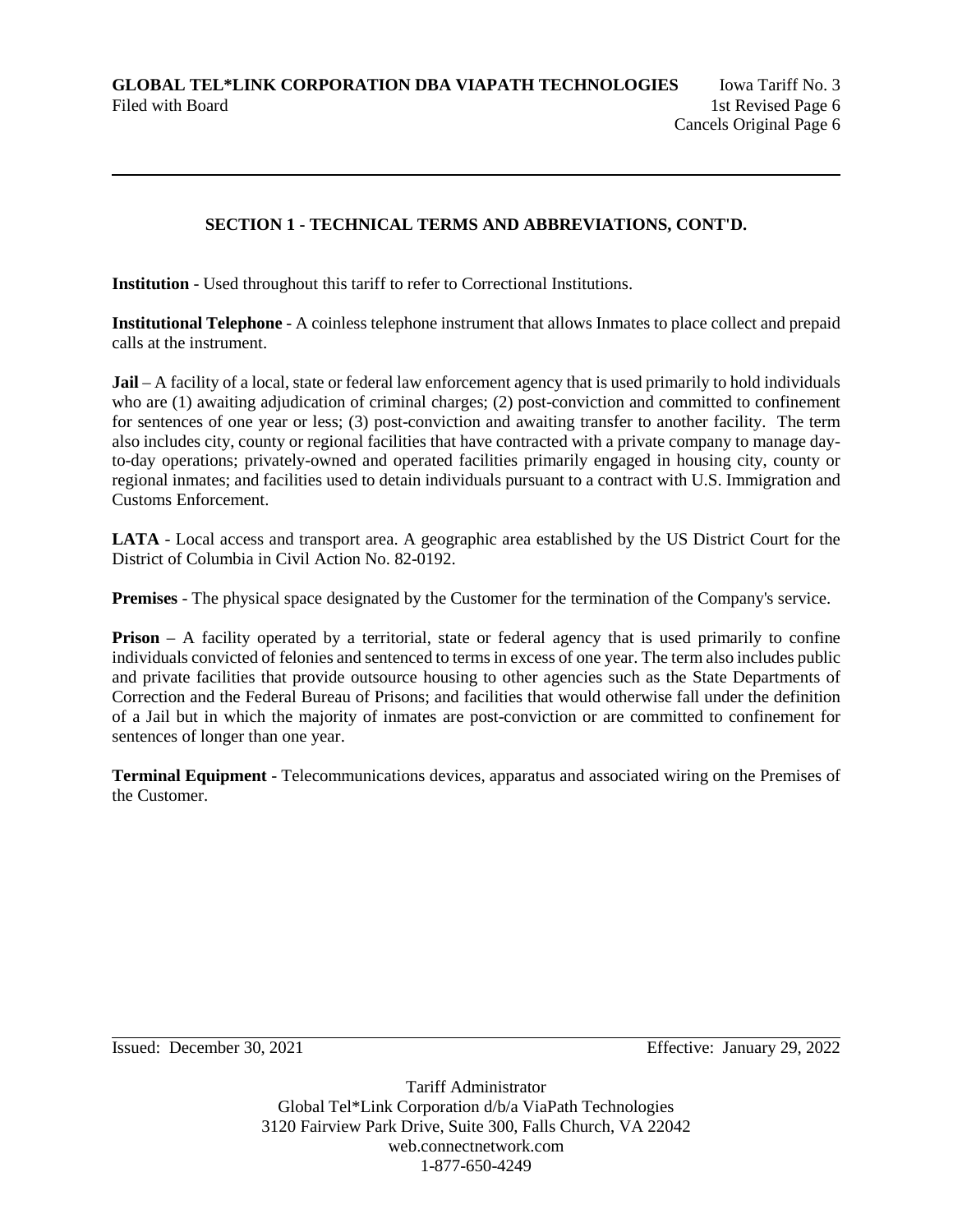### **SECTION 2 - RULES AND REGULATIONS**

## **2.1 Undertaking of the Company**

The Company's services and facilities are furnished to Correctional Institutions in Iowa for communications originated by inmates of the Institutions. The Company, through its call processing equipment, only provides automated collect, prepaid and debit inmate calling services. This tariff encompasses only those services provided between locations within the state of Iowa. The Company's services and facilities are available twenty-four (24) hours per day, seven (7) days per week, subject to restrictions and limitations of service imposed by the Correctional Institution.

The Company installs, operates, and maintains the communications services provided here in under for Inmates in accordance with the terms and conditions set forth under this tariff and through contract with the Institution. The Company may act as the Correctional Institution's agent for ordering access connection facilities provided by other carriers or entities, when authorized by the Institution, to allow connection of an Institution's location to the Company's network. The Institution shall be responsible for all charges due for such service arrangement.

### **2.2 Use of Service**

Services are provided under this tariff to Correctional Institutions and may be used by authorized inmates of Institutions for any lawful purpose for which the service is technically suited, subject to such limitations or restrictions established by the Institution.

Issued: December 30, 2021 Effective: January 29, 2022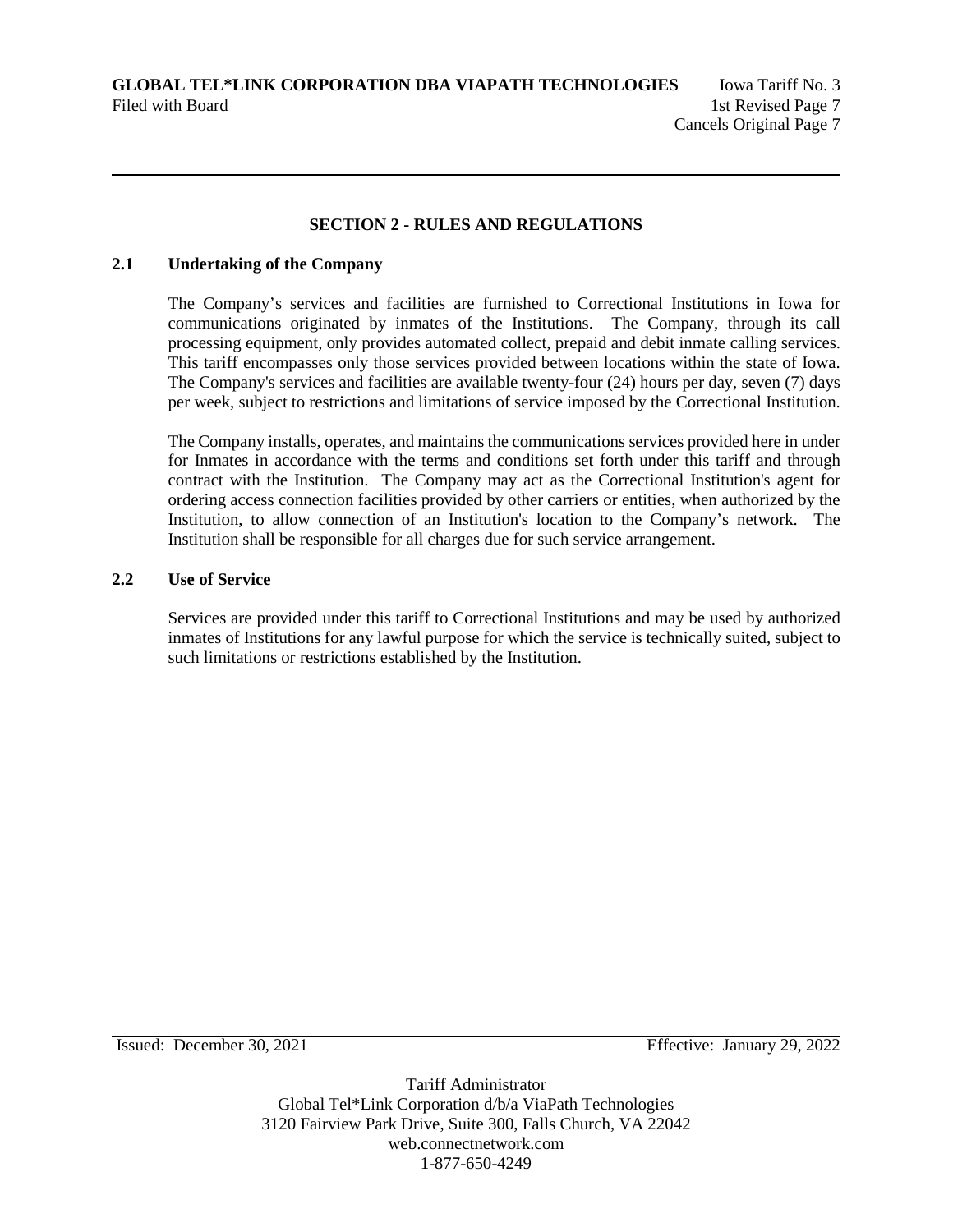#### **2.3 Limitations of Service**

- **2.3.1** Service is offered subject to the availability of the necessary facilities and equipment, and is subject to the provisions of this tariff.
- **2.3.2** Service is provided only to Correctional Institutions for use by authorized inmates of the Institutions and is subject to any restrictions or limitations imposed by the Correctional Institution.
- **2.3.3** The Company reserves the right to discontinue or limit service when necessitated by conditions beyond its control, or when the Customer or Inmate is using service in violation of provisions of this tariff or the law.
- **2.3.4** The Company does not undertake to transmit messages, but offers the use of its facilities when available, and will not be liable for errors in transmission or for failure to establish connections.
- 2.3.5 The Company reserves the right to discontinue service, limit service, or to impose requirements on Institutions as required to meet changing regulatory or statutory rules and standards.
- **2.3.6** The Company reserves the right to discontinue service when any governmental or regulatory condition imposed upon the Company materially and negatively impacts the financial viability of the service as determined by the Company in its best business judgment.

Issued: December 30, 2021 Effective: January 29, 2022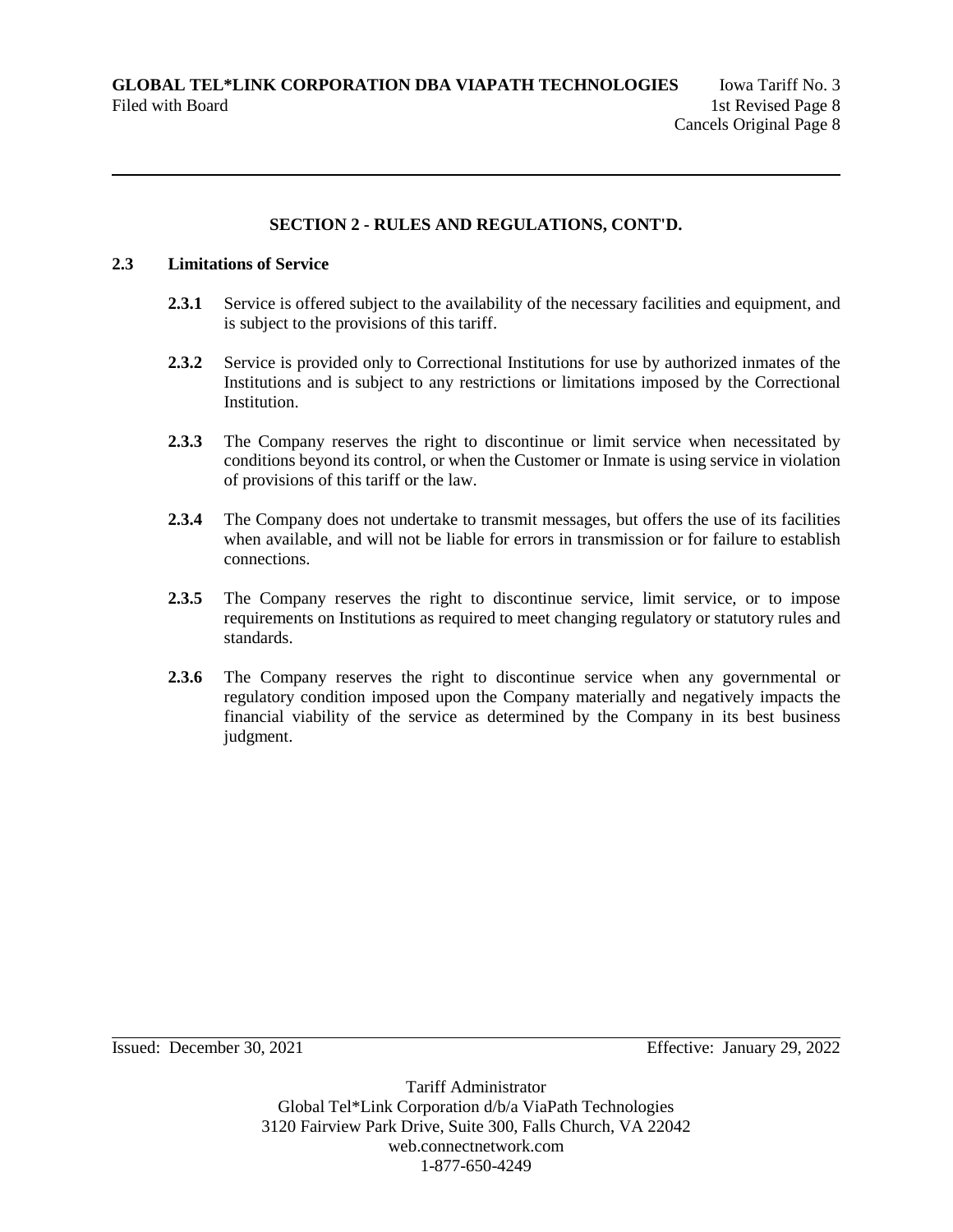### **2.4 Liability of the Company**

- **2.4.1** The Company's liability for damages arising out of mistakes, interruptions, omissions, delays, errors, or defects in transmission which occur in the course of furnishing service or facilities, in no event shall exceed an amount equivalent to the proportionate charge to the Customer or Inmate for the period during which the faults in transmission occur.
- **2.4.2** The Company shall not be liable for claim or loss, expense or damage (including indirect, special or consequential damage), for any interruption, delay, error, omission, or defect in any service, facility or transmission provided under this tariff, if caused by any person or entity other than the Company, by any malfunction of any service or facility provided by any other carrier, by an act of God, fire, war, civil disturbance, or act of government, or by any other cause beyond the Company's direct control.
- **2.4.3** The Company shall not be liable for, and shall be fully indemnified and held harmless by Customer and Inmate against any claim or loss, expense, or damage (including indirect, special or consequential damage) for defamation, libel, slander, invasion, infringement of copy-right or patent, unauthorized use of any trademark, trade name or service mark, unfair competition, interference with or misappropriation or violation of any contract, proprietary or creative right, or any other injury to any person, property or entity arising out of the material, data, information, or other content revealed to, transmitted, or used by the Company under this tariff; or for any act or omission of the Customer or Inmate; or for any personal injury or death of any person caused directly or indirectly by the installation, maintenance, location, condition, operation, failure, presence, use or removal of equipment or wiring provided by the Company, if not directly caused by negligence of the Company.
- **2.4.4** The Company shall not be liable for any defacement of or damages to the premises of an Institution resulting from the furnishing of service which is not the direct result of the Company's negligence.

Issued: December 30, 2021 Effective: January 29, 2022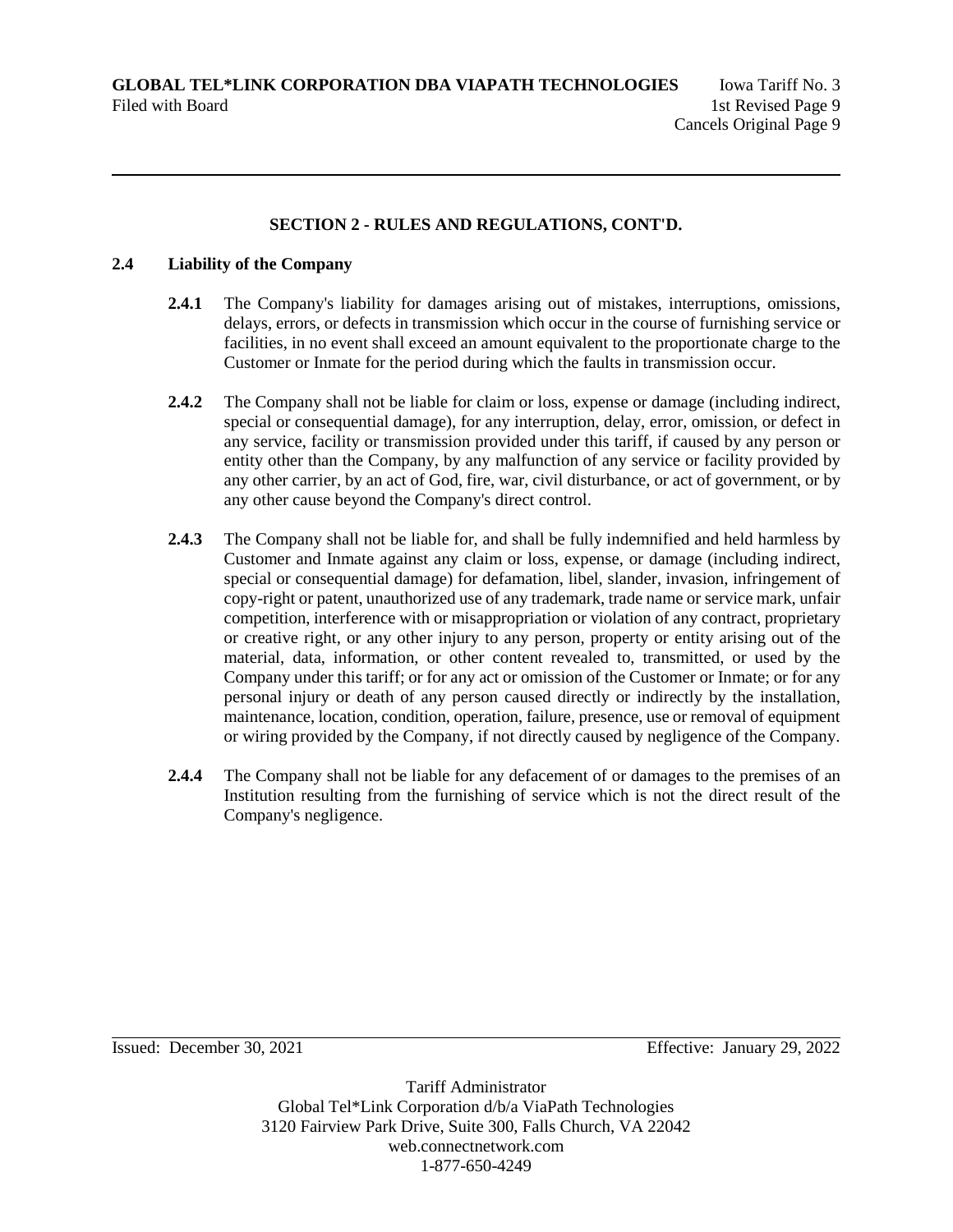### **2.4 Liability of the Company, Cont'd.**

- **2.4.5** The Company is not liable for any act or omission of any other entity furnishing a portion of the service or any acts or omission of the Customer.
- **2.4.6** Service furnished by the Company may be interconnected with the services or facilities of other carriers or private systems. However, service furnished is provided solely by the Company and is not a joint undertaking with other parties.

Issued: December 30, 2021 Effective: January 29, 2022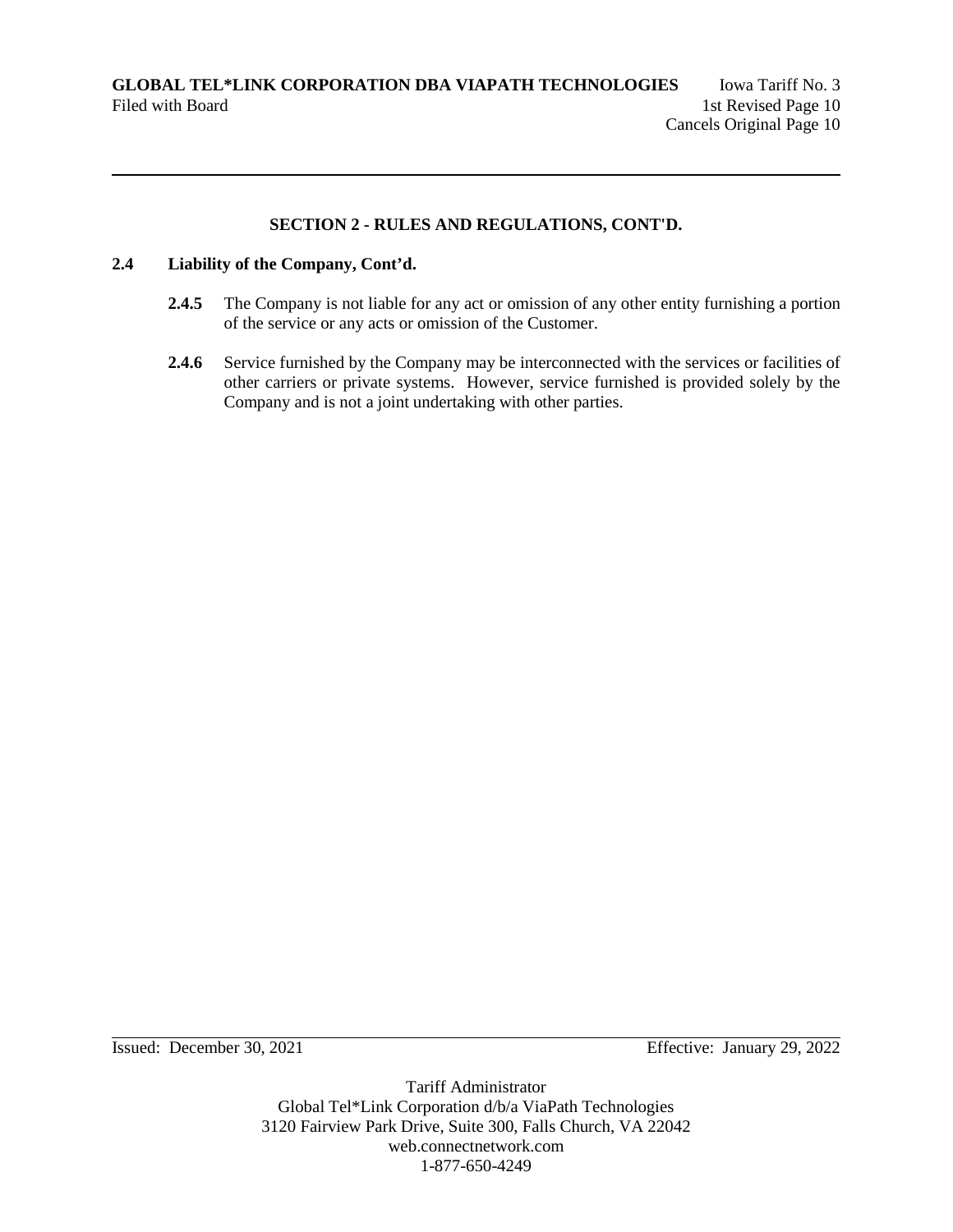## **2.5 Assignment or Transfer**

All facilities or services provided under this tariff are directly or indirectly controlled by the Company and neither the Institution nor Inmate may transfer or assign the use of service or facilities without the express written consent of the Company. Such transfer or assignment shall only apply where there is no interruption of the use or location of the service or facilities.

Prior written permission from the Company is required before any assignment or transfer. All regulations and conditions contained in this tariff shall apply to all such permitted assignees or transferees, as well as all service conditions.

Issued: December 30, 2021 Effective: January 29, 2022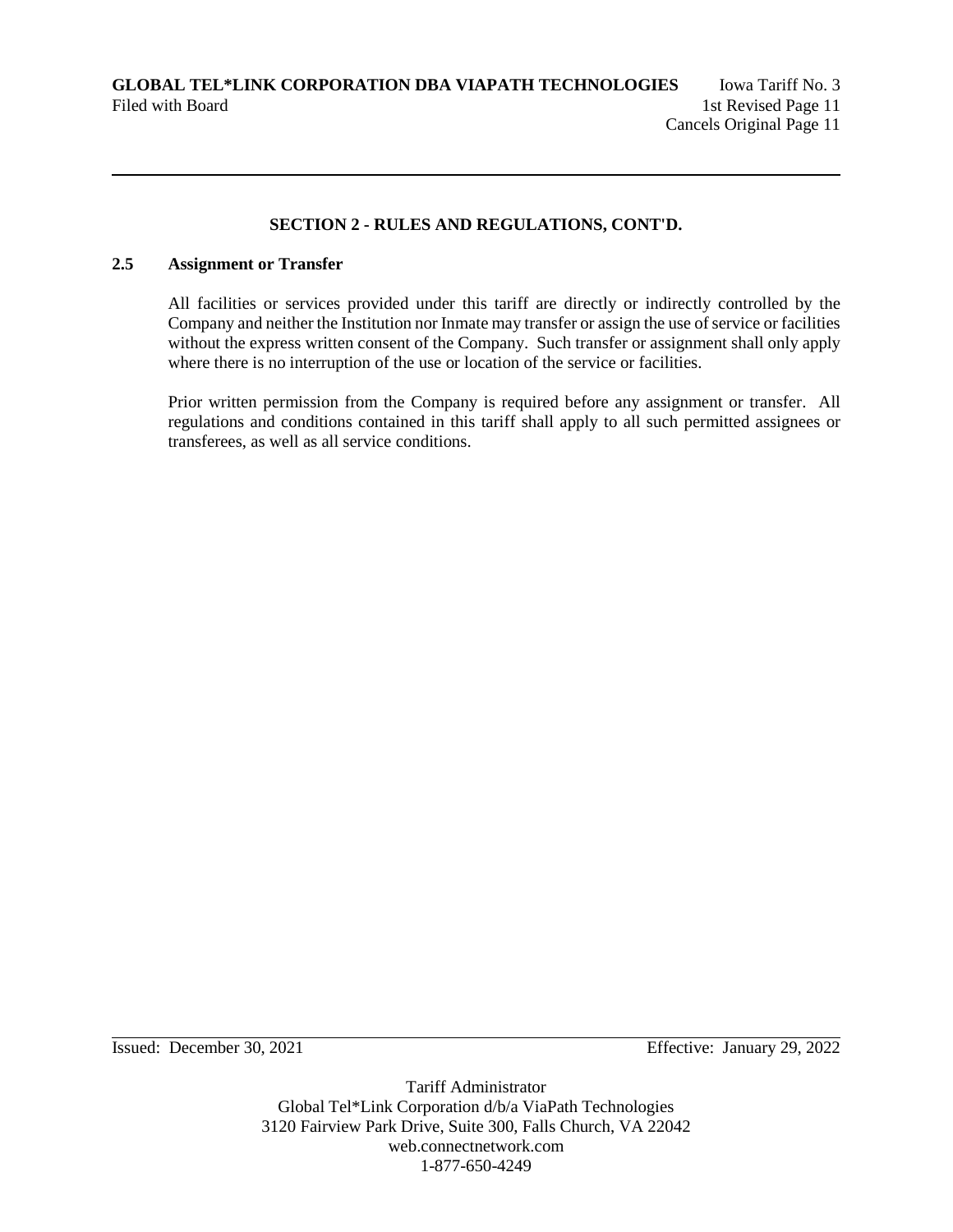### **2.6 Interconnection with Institution**

The Company's facilities and service is used in conjunction with Company-provided telephone sets. The Institution is responsible for all costs at its premises, including personnel, wiring, electrical power, and the like, incurred in the use of the Company's service. Terminal equipment shall comply with the generally accepted minimum protective criteria standards of the telecommunications industry as endorsed by the Federal Communications Commission.

### **2.7 Installation and Termination**

Service is installed upon mutual agreement between the Institution and the Company.

### **2.8 Interconnection with Other Carriers**

Service furnished by the Company may be connected with the services or facilities of other carriers. Such service or facilities, if used, are provided under the terms, rates and conditions of the other carrier.

Issued: December 30, 2021 Effective: January 29, 2022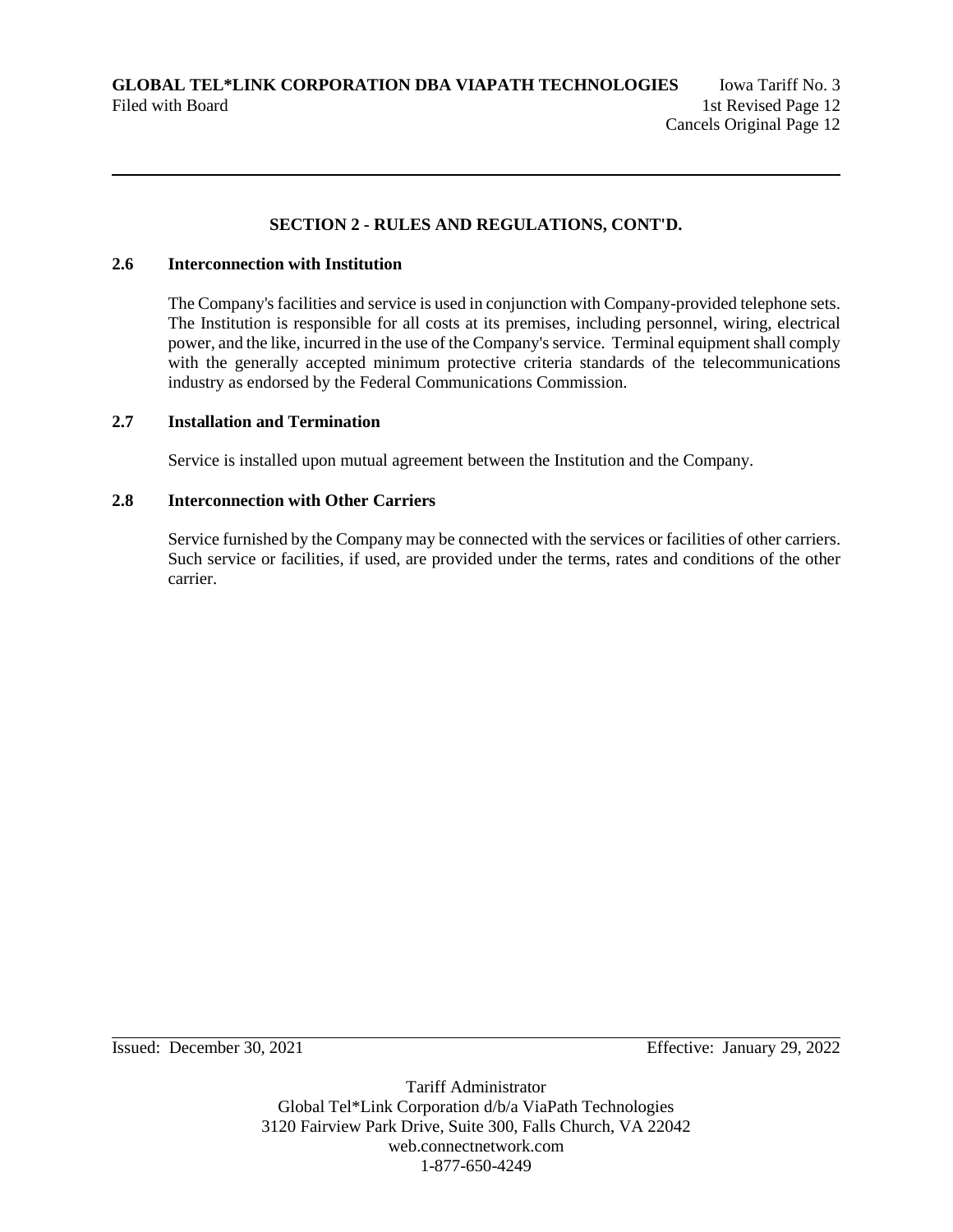### **2.9 Deposits and Advance Payments**

#### **2.9.1 Deposits**

The Company does not normally require deposits. However the company reserves the right to collect a deposit from parties who are billed for collect calls from inmates, pursuant to standards established by rules set forth and maintained in accordance with Board rules.

### **2.9.2 Advance Payments**

The Company does not normally require advance payments for service. However, for Customers whom the Company determines an advance payment is necessary, the Company reserves the right to collect an amount not to exceed one (1) month's estimated charges as an advance payment for service. This will be applied against the next month's charges and a new advance payment may be collected for the next month, if necessary.

### **2.10 Payment for Service**

#### **2.10.1 Payment for Service**

The Customer is responsible for payment of all charges for services and equipment furnished to the Customer or Inmate by the Company. All charges due by the Customer are payable to the Company or to any agency duly authorized to receive such payments (such as a local exchange company). A balance is considered past due if unpaid twenty (20) days following the post mark date of the bill listing amounts owed by the Customer.

The Company provides a variety of means for a Customer to make payments, including via website, mobile applications, live operator, and check or money order. The Company does not issue bills to inmates, as services are paid for in advance or at the time the call is completed. Accordingly, the Company cannot comply with 199 IAC 22.6(5), which sets forth requirements for bills issued to end-user customers.

## **2.10.2 Late Payment Fee**

A late payment fee of 1.5% per month will be charged on any past due balance. Any applicable late payment fees will be assessed according to the terms and conditions of the Company or its billing agent and pursuant to Iowa law. One (1) late payment fee per calendar year will be forgiven.

Issued: December 30, 2021 Effective: January 29, 2022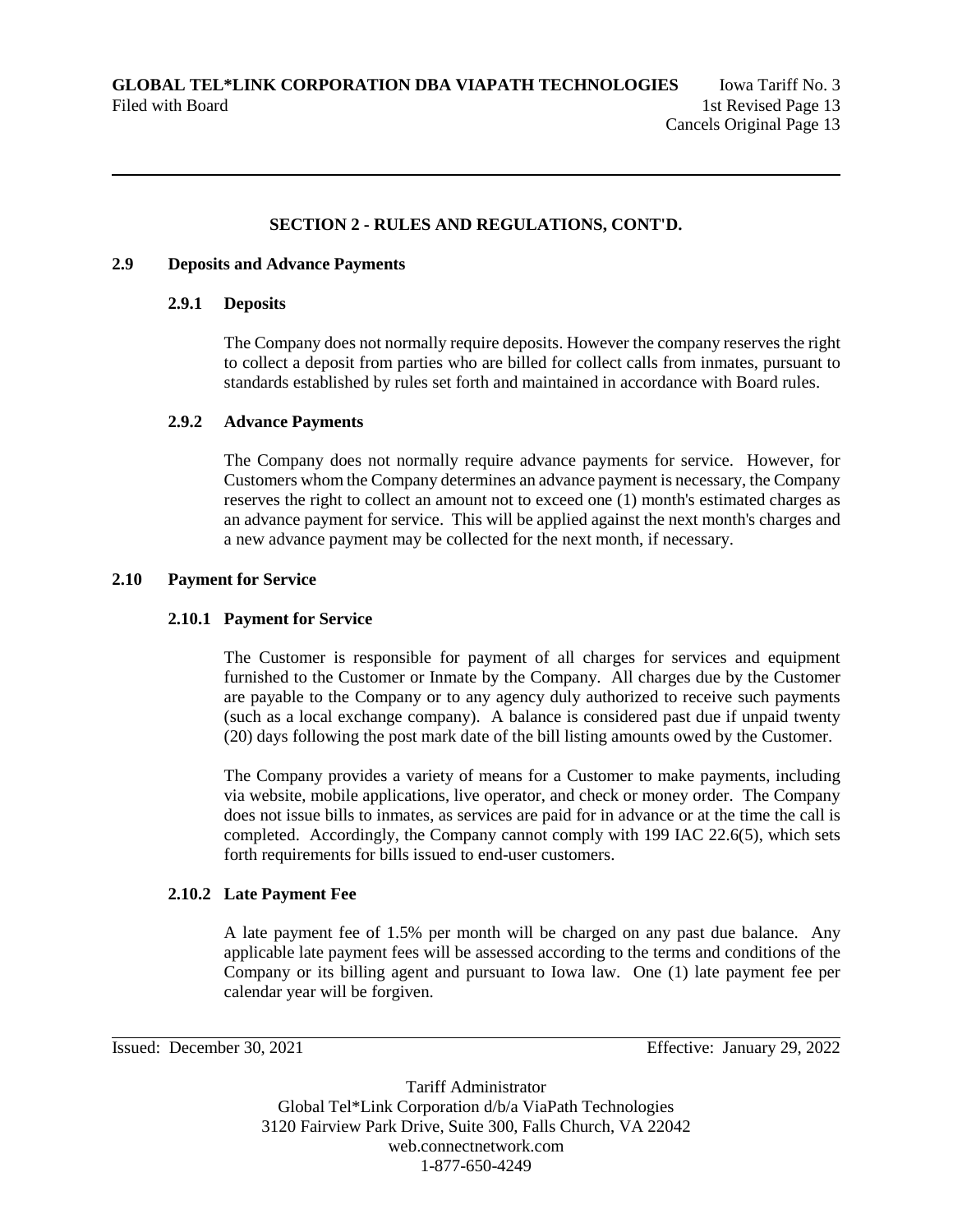#### **2.10 Payment for Service, Cont'd.**

#### **2.10.3 Disputed Charges**

Charges billed directly by the Company are due upon receipt. Amounts not paid within 20 days of the invoice will be considered past due. For charges billed directly by the Company, notice from the Customer of a dispute as to charges should be received orally or in writing by the Company as soon as possible.

The Company will promptly investigate and advise the Customer as to its findings concerning disputed charges. Adjustments to Customer's bills will be made to the extent that circumstances exist which reasonably indicate that such changes are appropriate. If dissatisfied with the Company's resolution of a complaint, individuals may contact the Iowa Utilities Board for final resolution. The Board's address and phone number are:

Iowa Utilities Board 1375 E. Court Avenue Des Moines, Iowa 50319 1-877-565-4450 515-725-7300 customer@iub.iowa.gov

#### **2.10.4 Validation of Credit**

The Company reserves the right to validate the creditworthiness of Customers and billed parties through available verification procedures. Where a requested billing method cannot be validated or maximum credit amount established, the Company may refuse to provide service.

Pursuant to 199 IAC 22.6(7), the Company makes the following statement of noncompliance with respect to 199 IAC 22.6(2): Services provided by the Company are available to inmates of correctional facilities in accordance with facility-authorized programs. The Company may request that the correctional facility adopt, as part of its program, terms that enable the Company to collect the charges for all inmate calls placed to bail bondsmen, including without limitation, the blocking of inmate calls to a bail bondsman by the Company when the amount charged to the telephone number associated with such bail bondsman exceeds a predetermined amount or becomes past due.

Issued: December 30, 2021 Effective: January 29, 2022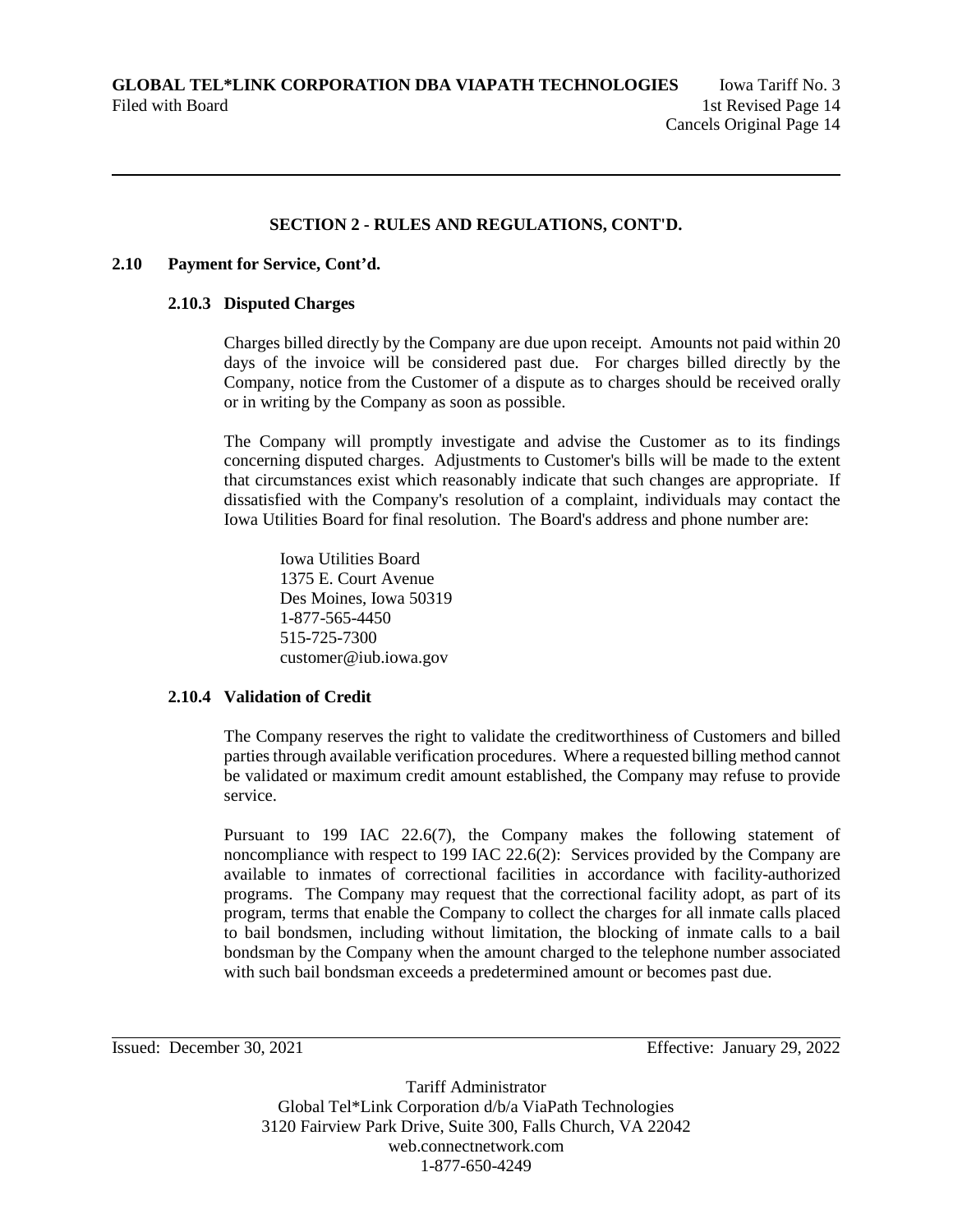## **2.10.5 Return Check Charge**

A return check charge of \$25.00 will be assessed for checks returned for insufficient funds.

### **2.11 Taxes and Fees**

The Company reserves the right to bill any and all applicable taxes in addition to normal usage charges, which are: Federal Excise Tax, State Sales and Use Tax on Gross Receipts from the Sale of Telecommunications Service, Municipal Taxes, and the Federal Universal Fund Surcharge. The Federal Universal Fund Surcharge does not apply to intrastate calls. All applicable taxes and fees are billed as separate line items and are not included in the rates quoted in this tariff. The billing of taxes on intrastate calls will be in accordance with the same restrictions as are required by the Federal Communications Commission rules for interstate calls.

### **2.12 Refusal or Discontinuance by Company**

- **2.12.1** The Company may terminate service to a Customer or Institution for nonpayment of undisputed charges or violation of this tariff or provision of law.
- **2.12.2** The Company may refuse or discontinue service under the following conditions:
	- **A.** For non-compliance with or violation of any State, municipal, or Federal law, ordinance or regulation pertaining to telephone service.
	- **B.** For use of telephone service for any purpose other than that described in the application.
	- **C.** For neglect or refusal to provide reasonable access to the Company or its agents for the purpose of inspection and maintenance of equipment owned by the Company.
	- **D.** For noncompliance with or violation of Board regulation or the Company's rules and regulations on file with the Board.

Issued: December 30, 2021 Effective: January 29, 2022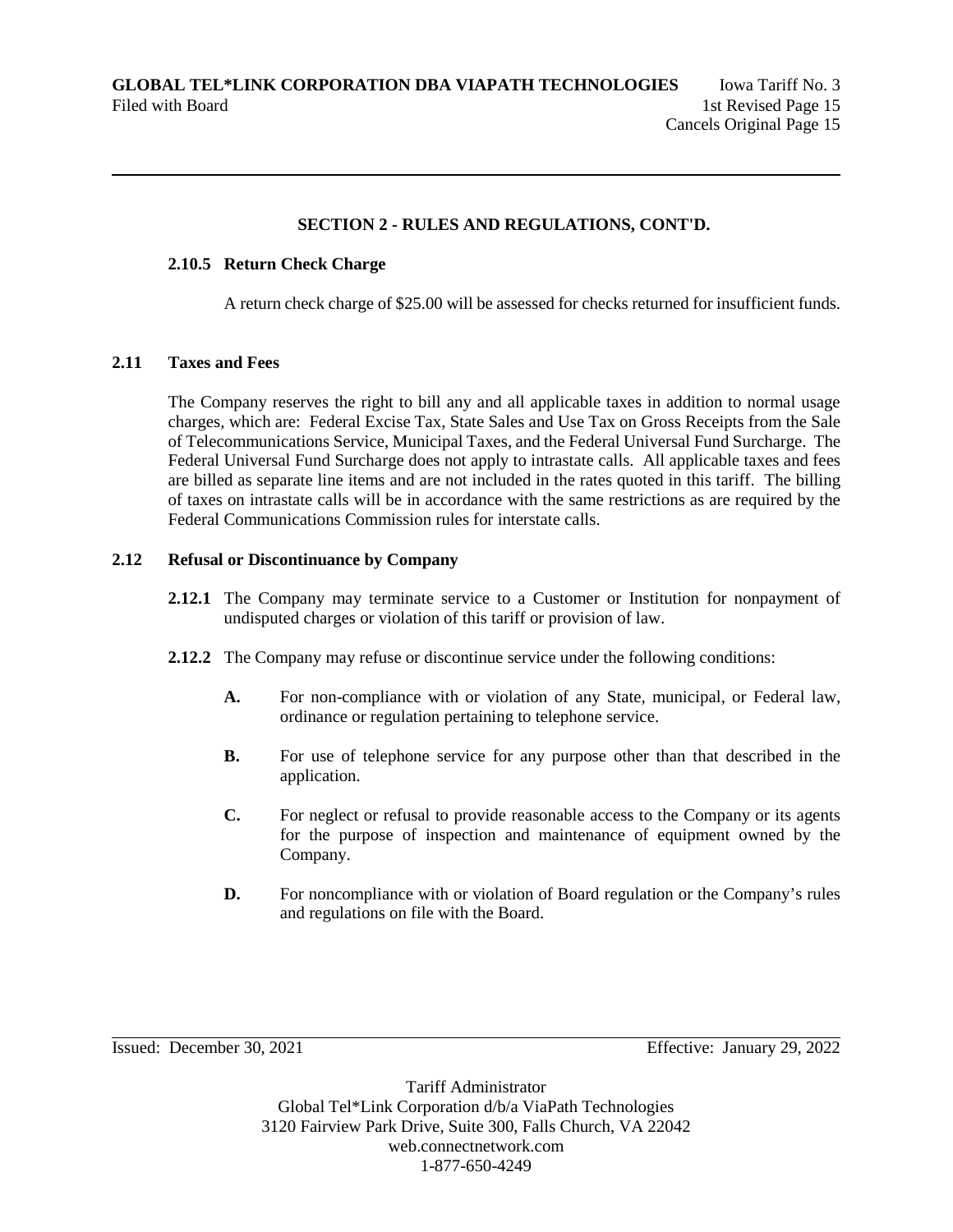## **2.12 Refusal or Discontinuance by Company, Cont'd.**

### **2.12.2 Cont'd.**

- **E.** In the event of Customer, Institution or Authorized User use of equipment in such a manner as to adversely affect the Company's equipment or service to others.
- **F.** In the event of tampering with the equipment or services owned by the Company or its agents.
- **G.** In the event of unauthorized or fraudulent use of service. Whenever service is discontinued for fraudulent use of service, the Company may, before restoring service, require the Customer or Institution to make, at his or her own expense, all changes in facilities or equipment necessary to eliminate illegal use and to pay an amount reasonably estimated as the loss in revenue resulting from such fraudulent use.
- **H.** By reason of any order or decision of a court or other government authority having jurisdiction which prohibits the Company from furnishing such service.

## **2.13 Inspection, Testing and Adjustment**

Upon reasonable notice, the facilities provided by the Company shall be made available to the Company for tests and adjustments as may be deemed necessary by the Company for maintenance. No interruption allowance will be granted for the time during which such tests and adjustments are made when the interruption is less than twenty-four consecutive hours.

Issued: December 30, 2021 Effective: January 29, 2022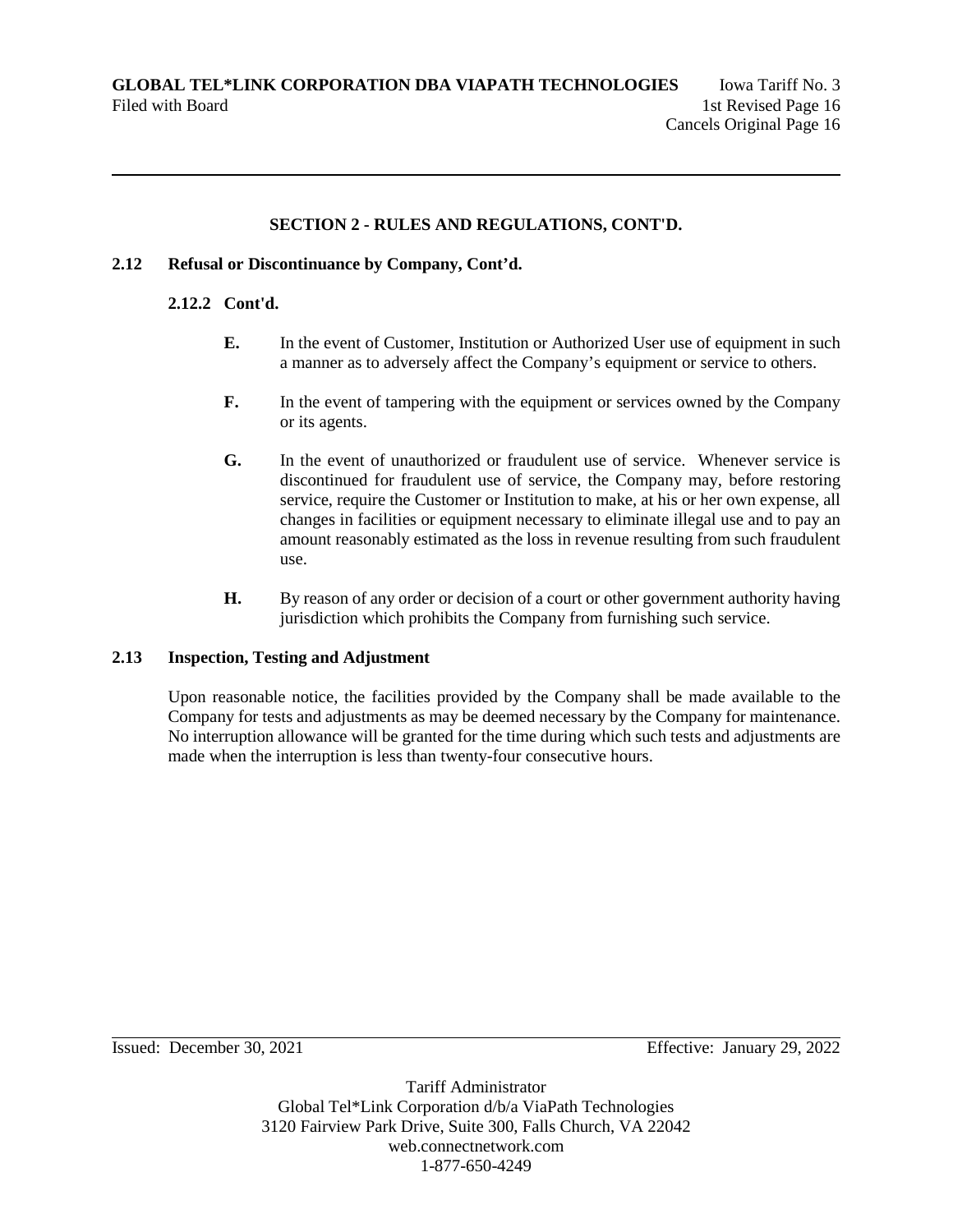### **2.14 Special Pricing Arrangements/Individual Case Bases (ICB) Arrangements**

Service may be offered on a contractual basis to meet the specialized requirements of Correctional Institutions. Customized service packages at negotiated rates may be furnished in response to requests by Customers for proposals or for competitive bids. Negotiated rates, terms and conditions will be set forth in individual Customer contracts and this tariff. The terms, conditions, obligations and regulation set forth in this tariff shall be incorporated into, and be part of, said contract, and shall be binding on Company and Customer.

Issued: December 30, 2021 Effective: January 29, 2022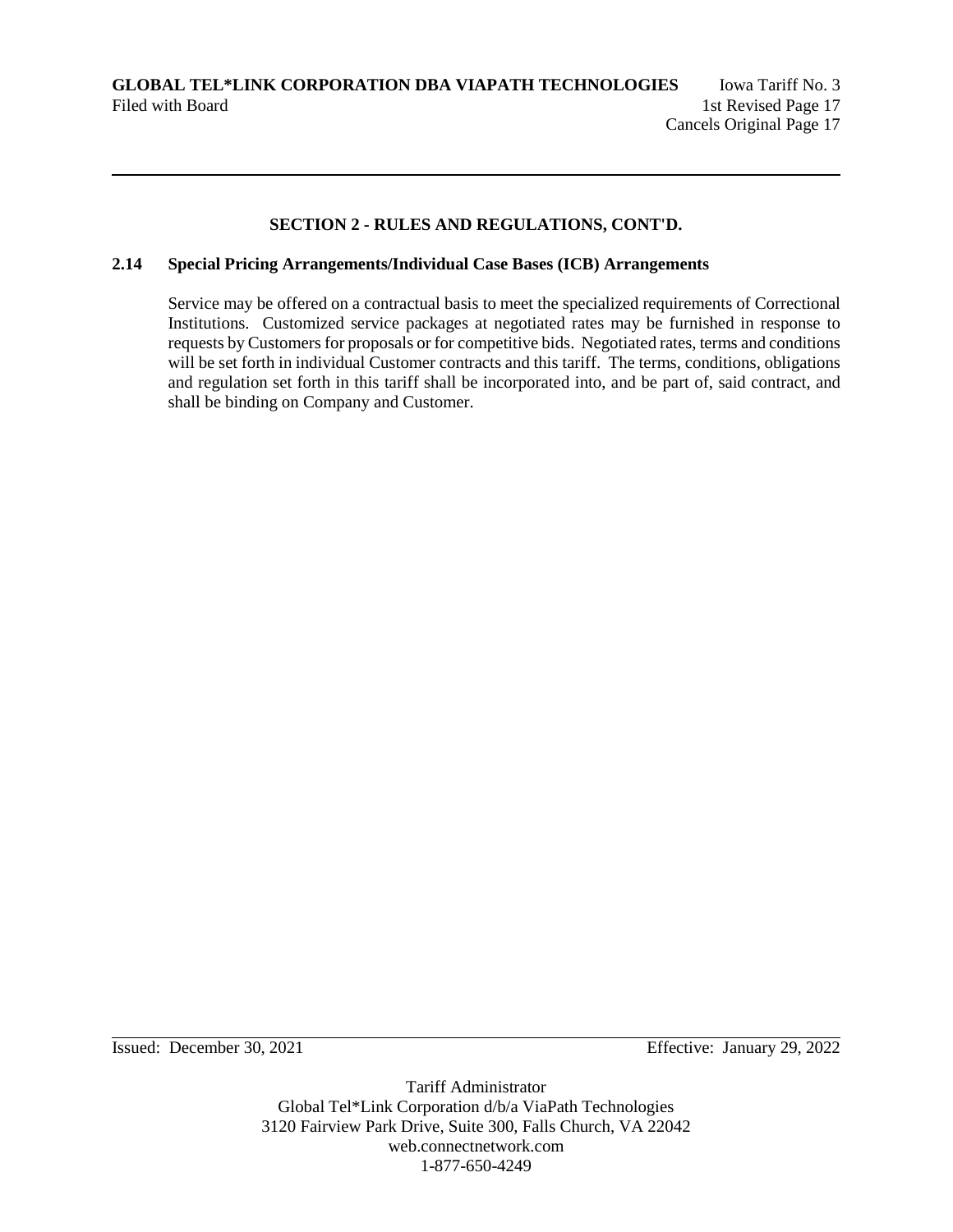### **SECTION 3 - DESCRIPTION OF SERVICE AND RATES**

### **3.1 General**

The Company provides automated operator assisted collect-only calling services for use by Inmates of prisons, jails or other Correctional Institutions for communications originating and terminating within the State of Iowa. The Company's services are available twenty-four hours per day, seven days a week or during the hours of operation established by the correctional institution. Intrastate service is offered in conjunction with interstate service. Inmate access to the Company's services may be restricted by the administration of the Institution served.

Customers are charged individually for each call completed through the Company's network. Charges may vary by service offering. Customers are billed based on their use of the Company's services and network. No installation charges apply.

### **3.2 Timing of Calls**

Billing for calls placed over the Company network is based in part on the duration of the call as follows, unless otherwise specified in this tariff:

- **3.2.1** Timing of each call begins when the called station is answered (i.e. when two way communications are established.) Answer detection is based on standard industry answer detection methods, including hardware and software answer detection. For Collect Calls, charges apply only if the called party accepts the responsibility for payment.
- **3.2.2** Chargeable time for calls ends when one of the parties disconnects from the call.
- **3.2.3** Unless otherwise specified in this tariff, the minimum initial period for billing purposes is one (1) minute.
- **3.2.4** Unless otherwise specified in this tariff, billing for usage after the initial period is in full one (1) minute increments.
- **3.2.5** The Company will not knowingly bill for unanswered calls. When a Customer indicates that he/she was billed for an incomplete call, the Company will reasonably issue credit for the call.

Issued: December 30, 2021 Effective: January 29, 2022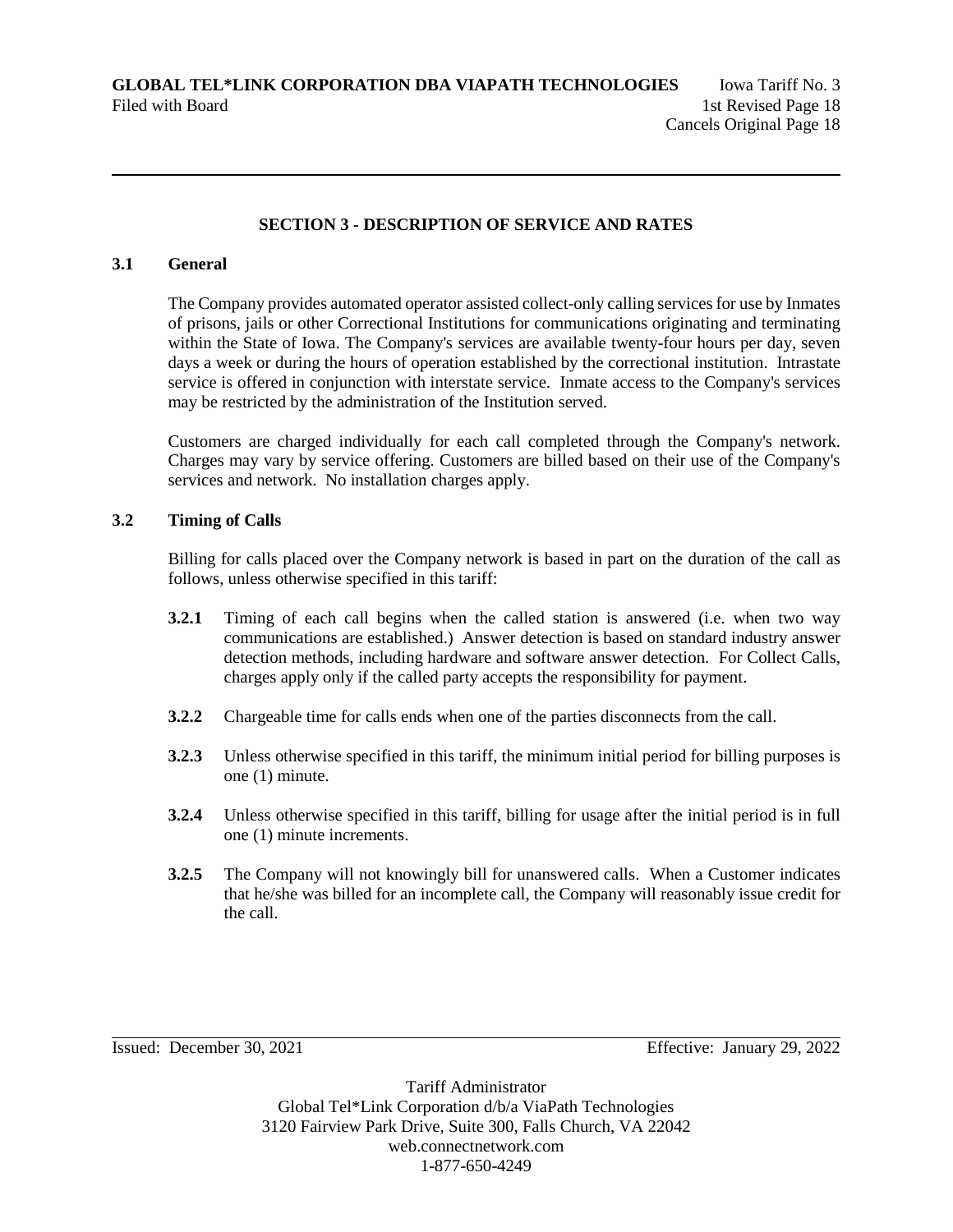# **3.3 [RESERVED FOR FUTURE USE]**

Issued: December 30, 2021 Effective: January 29, 2022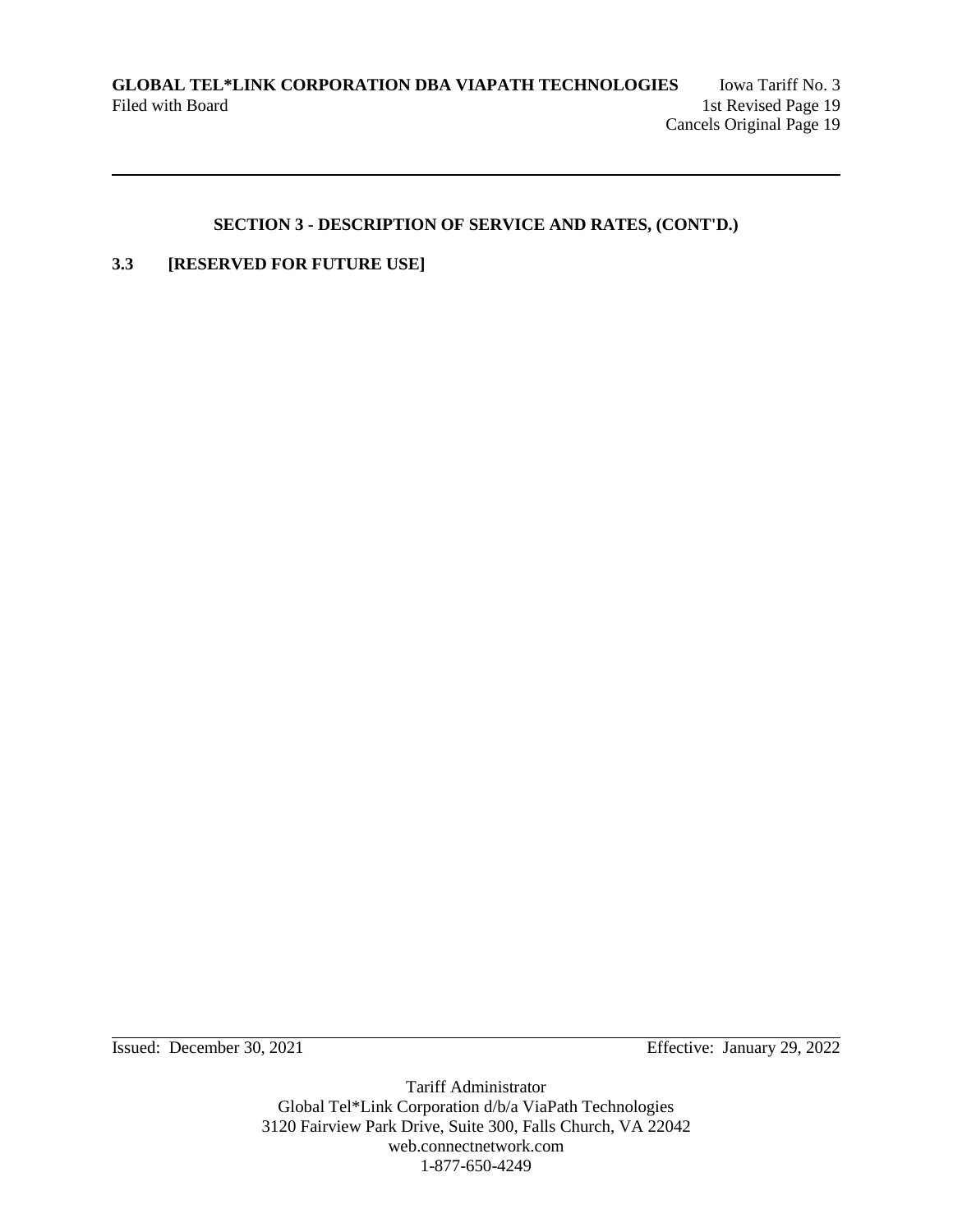## **3.4 Institutional Operator Assisted Calling**

Institutional operator assisted service allows inmates to place collect calls through an automated call processing system. The call processing system prompts the inmate and the called party such that the call is completed without live operator assistance. Calls are placed on a collect-only basis to the called party.

Pursuant to 199 IAC 22.6(7), the Company makes the following statement of noncompliance with respect to 199 IAC 22.6(2): A number of special blocking and screening capabilities are available with institutional operator services provided by the Company under contracts with the Institutions it serves. These capabilities allow Institutions to control Inmate access to telecommunications services, reduce fraudulent use of the Company's services, and eliminate harassing calls to persons outside the Institution.

For services provided to inmates of Institutions, the following special conditions apply:

- 1. Calls to "900", "976" or other pay-per-call services are blocked by the Company.
- 2. At the request of the Institution, the Company may block inmate access to toll-free numbers (e.g., 800, 888) and dialing sequences used to access other carriers or operator service providers (e.g., 950-XXXX, 10XXXX), pursuant to specialized security arrangements applicable to inmate calling as described above. Accordingly, the Company cannot comply with 199 IAC 22.6(2).
- 3. At the request of the Institution, the Company may block inmate access to "911", "411", or local operators reached through "0-" dialing.
- 4. At the request of the Institution, the Company may block inmate access to specific telephone numbers.
- 5. Availability of the Company's services may be restricted by the Institution to certain hours and/or days of the week.

Issued: December 30, 2021 Effective: January 29, 2022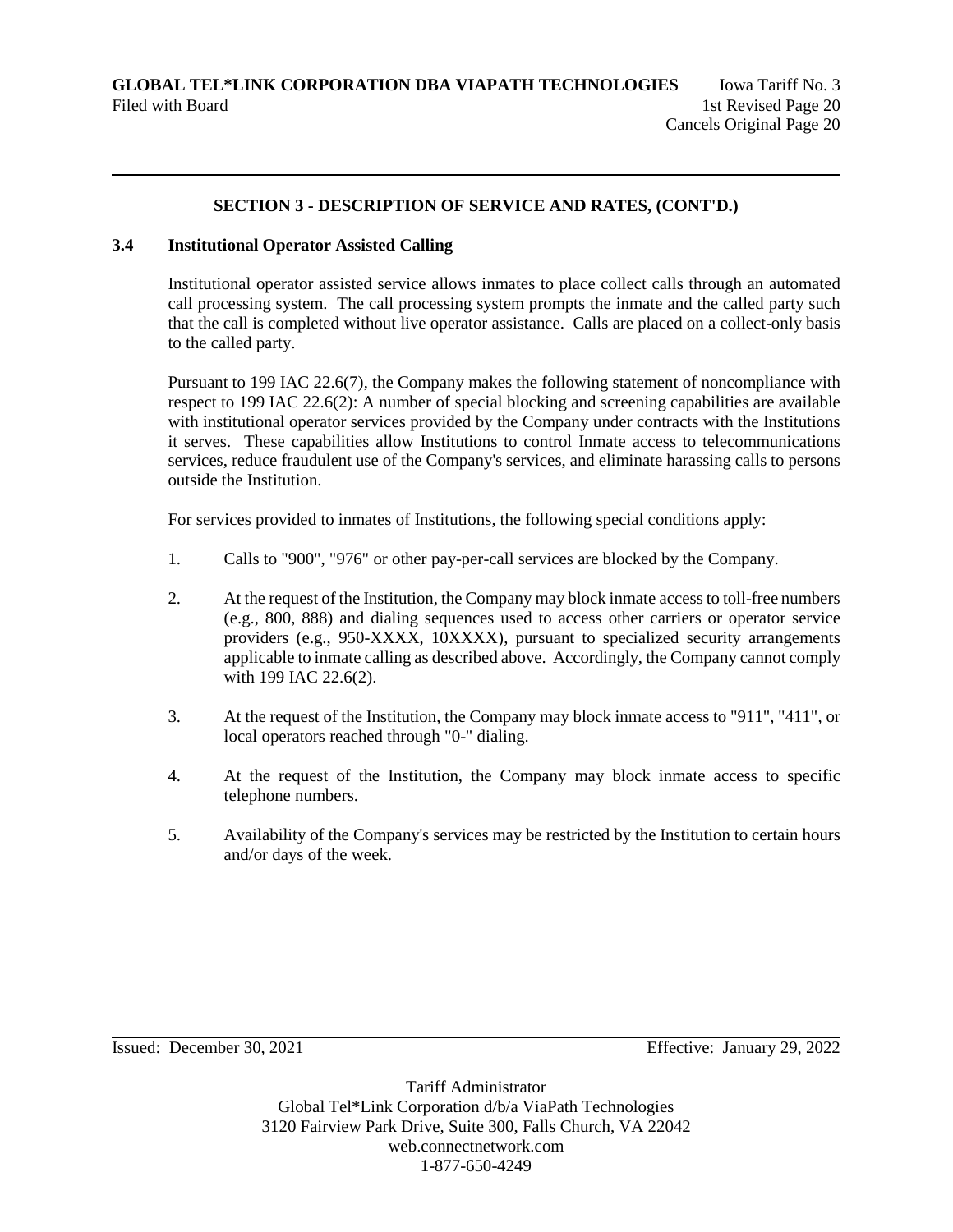### **3.4 Institutional Operator Assisted Calling, Cont'd.**

- 6. Pursuant to 199 IAC 22.6(7), the Company makes the following statement of noncompliance with respect to 199 IAC 22.6(3): At the request of the Institution, and according to the terms of the contract between the Company and the Institution, and pursuant to specialized security arrangements applicable to inmate calling as described above, no notices or signage concerning the Company's services will be posted with its instruments. Information concerning the Company's services is provided to the administration of each Institution where the Company's services are offered. Inmates may obtain information regarding rates and charges by requesting such information from the Institution's administration.
- 7. At the request of the Institution, the Company may impose time limits on local and long distance calls placed using its services.
- 8. At the request of the Institution, equipment may be provided which permits monitoring of inmate calls by legally authorized government officials.

Issued: December 30, 2021 Effective: January 29, 2022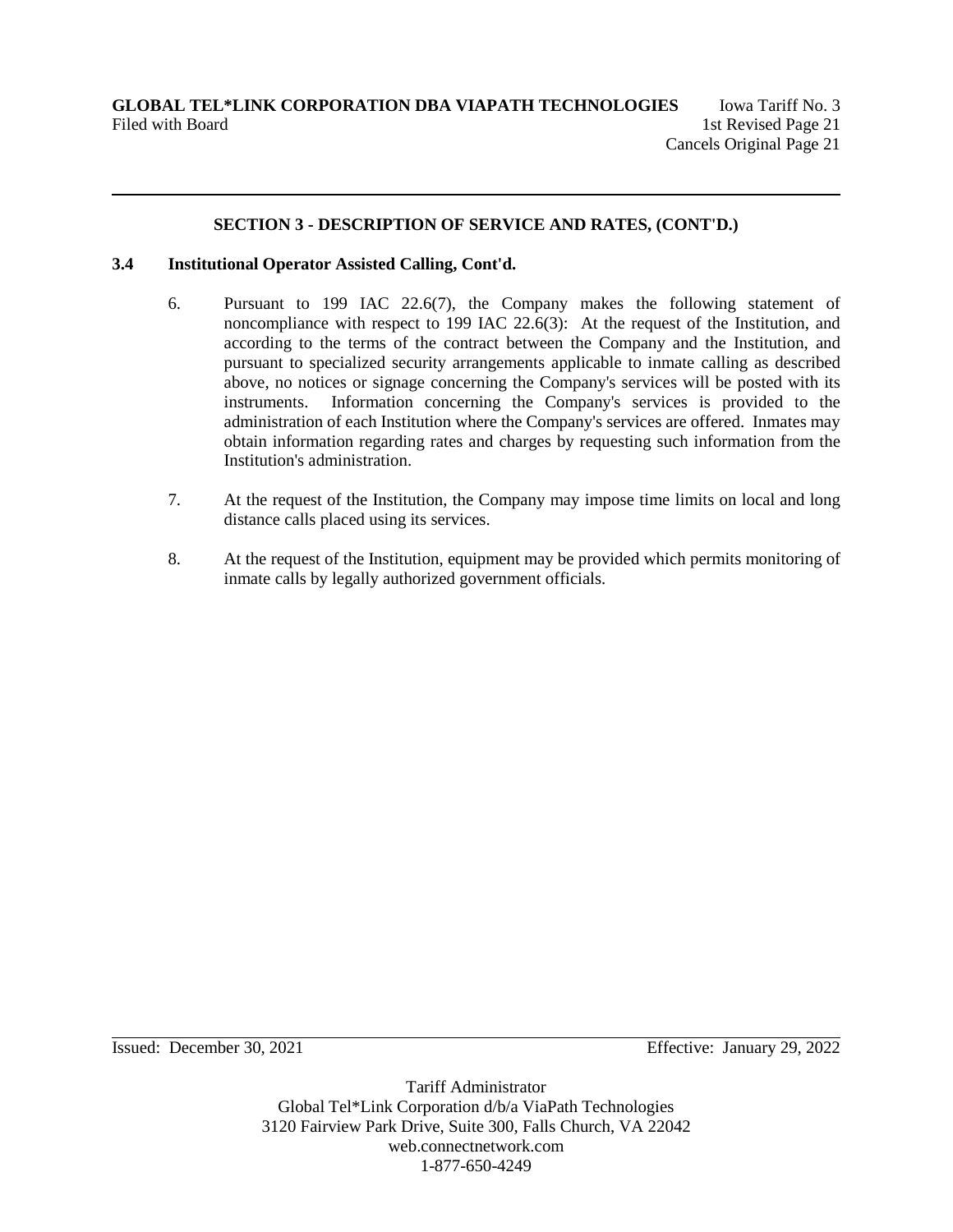### **3.4 Institutional Operator Assisted Calling, Cont'd.**

### **3.4.1 Institutional Collect Rates and Charges**

The Company provides all of its services via individual contracts with Correctional Institutions or other applicable governmental entities, as specified below.

Operator assisted collect-only calls placed by inmates of Correctional Institutions are billed as follows. Service is billed in one (1) minute increments following an initial one (1) minute billing period.

Issued: December 30, 2021 Effective: January 29, 2022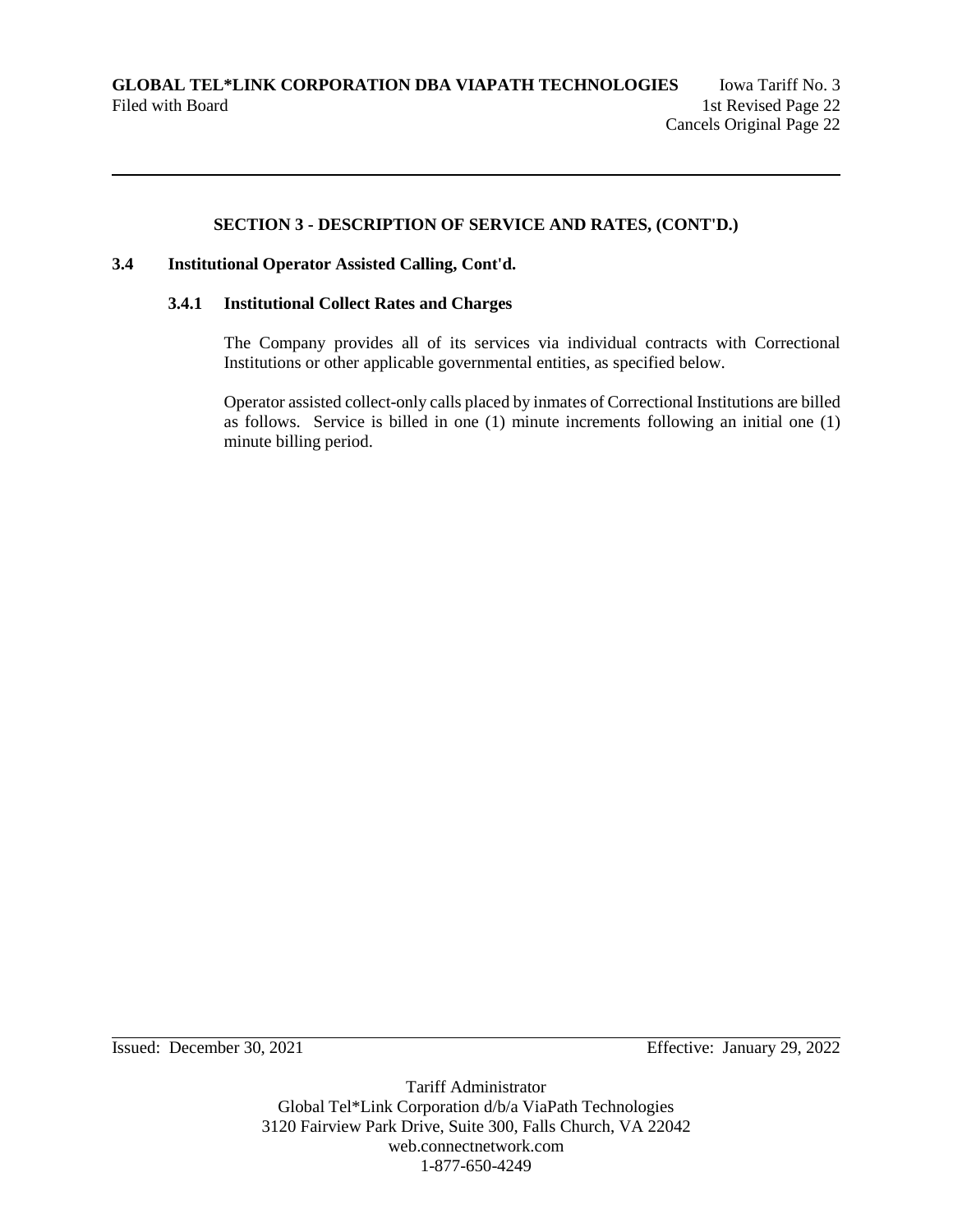## **3.4 Institutional Operator Assisted Calling, Cont'd.**

**3.4.2 Institutional Collect Rates and Charges – Black Hawk County Jail (Waterloo, Iowa)** 

| 1. | <b>Usage Charge</b> |        |
|----|---------------------|--------|
|    | Rate per minute     | \$0.22 |

### **3.4.3 Institutional Collect Rates and Charges – State Training School (Eldora, Iowa)**

| ı. | <b>Usage Charge</b> |        |
|----|---------------------|--------|
|    | Rate per minute     | \$0.11 |

## **3.4.4 Institutional Collect Rates and Charges – Scott County, Iowa (Davenport, Iowa)**

| ı. | <b>Usage Charge</b> |        |  |  |
|----|---------------------|--------|--|--|
|    | Rate per minute     | \$0.16 |  |  |

Issued: December 30, 2021 Effective: January 29, 2022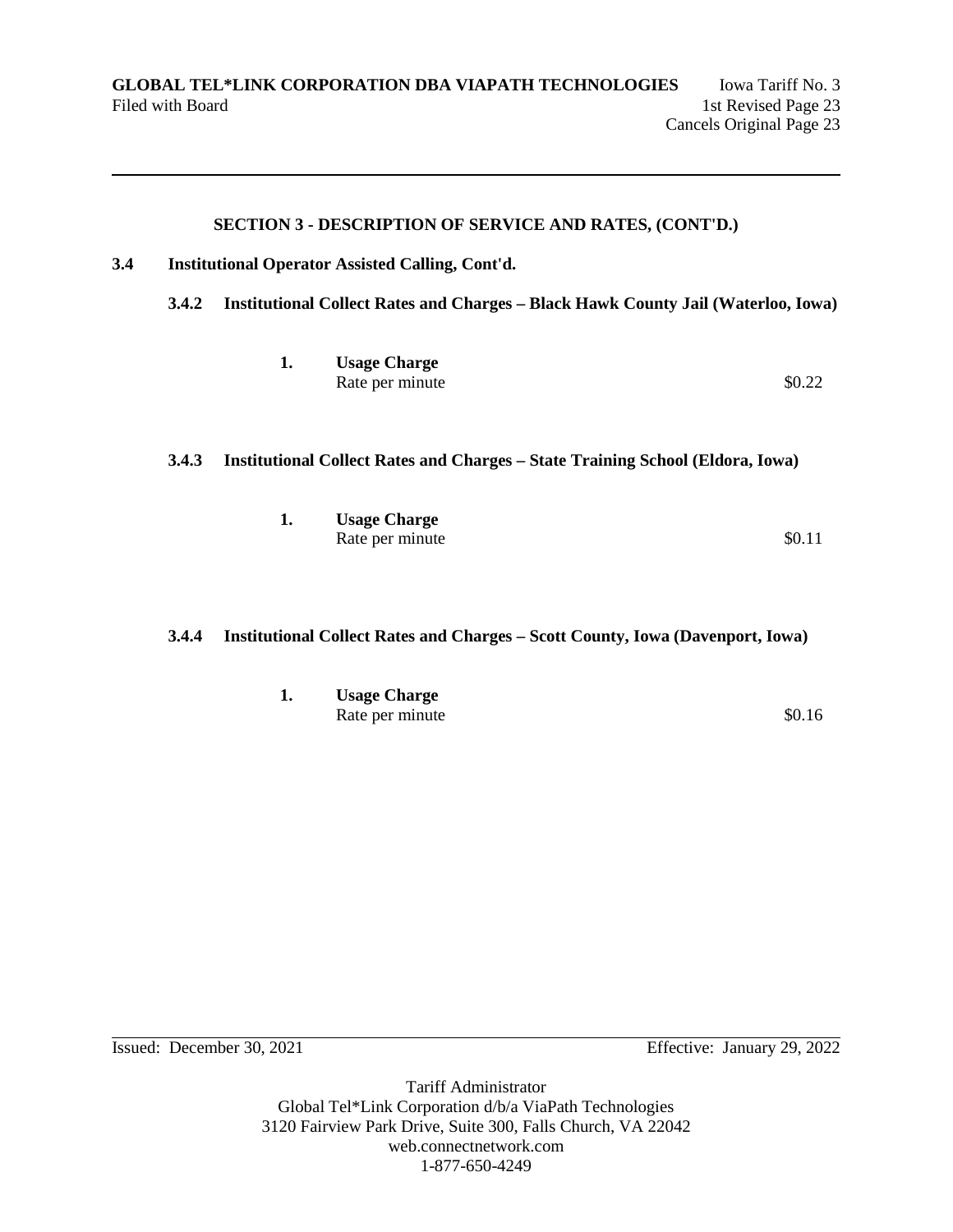- **3.4 Institutional Operator Assisted Calling, Cont'd.**
	- **3.4.5 [Reserved For Future Use]**

Issued: December 30, 2021 Effective: January 29, 2022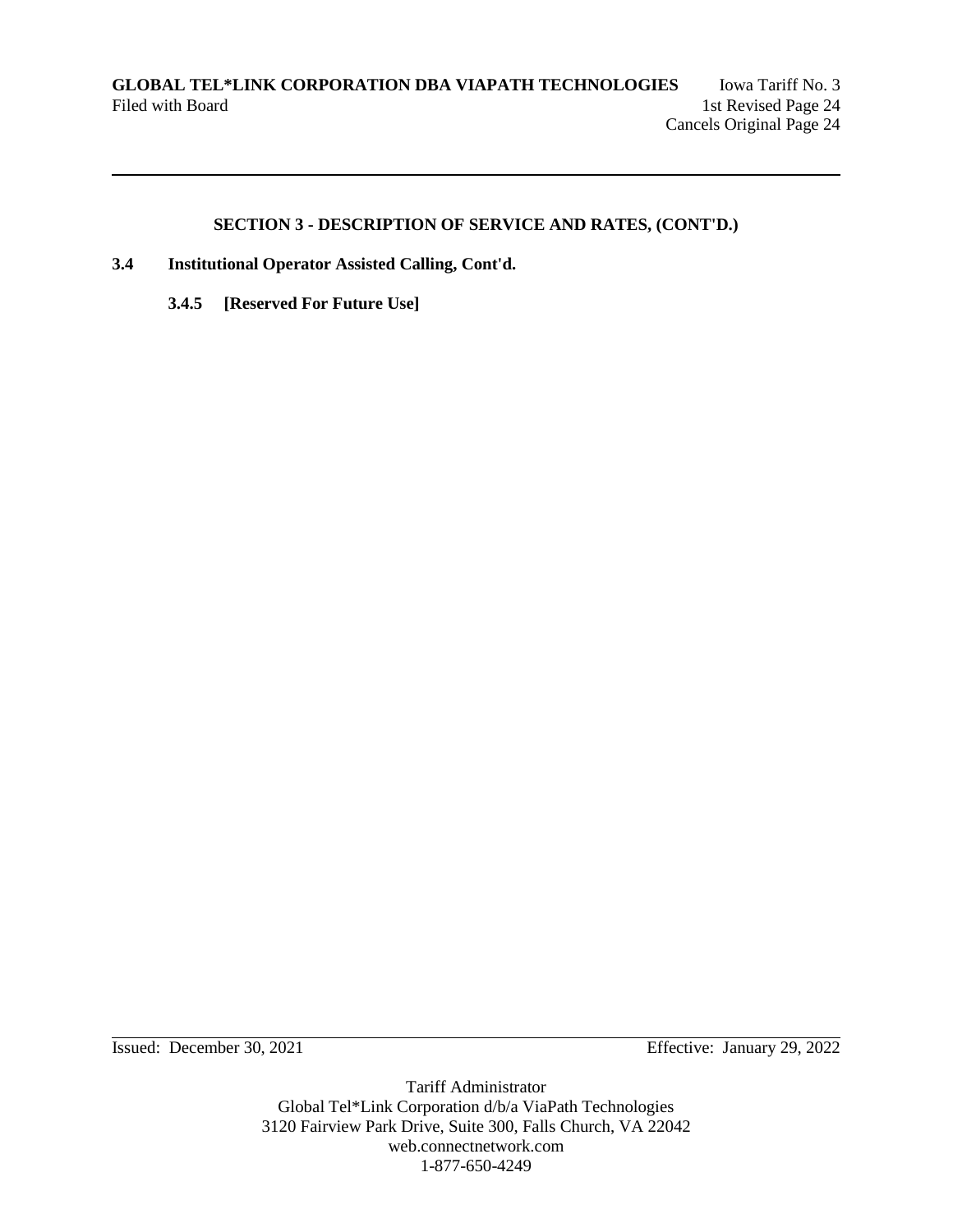- **3.4 Institutional Operator Assisted Calling, Cont'd.**
	- **3.4.6 [Reserved For Future Use]**

Issued: December 30, 2021 Effective: January 29, 2022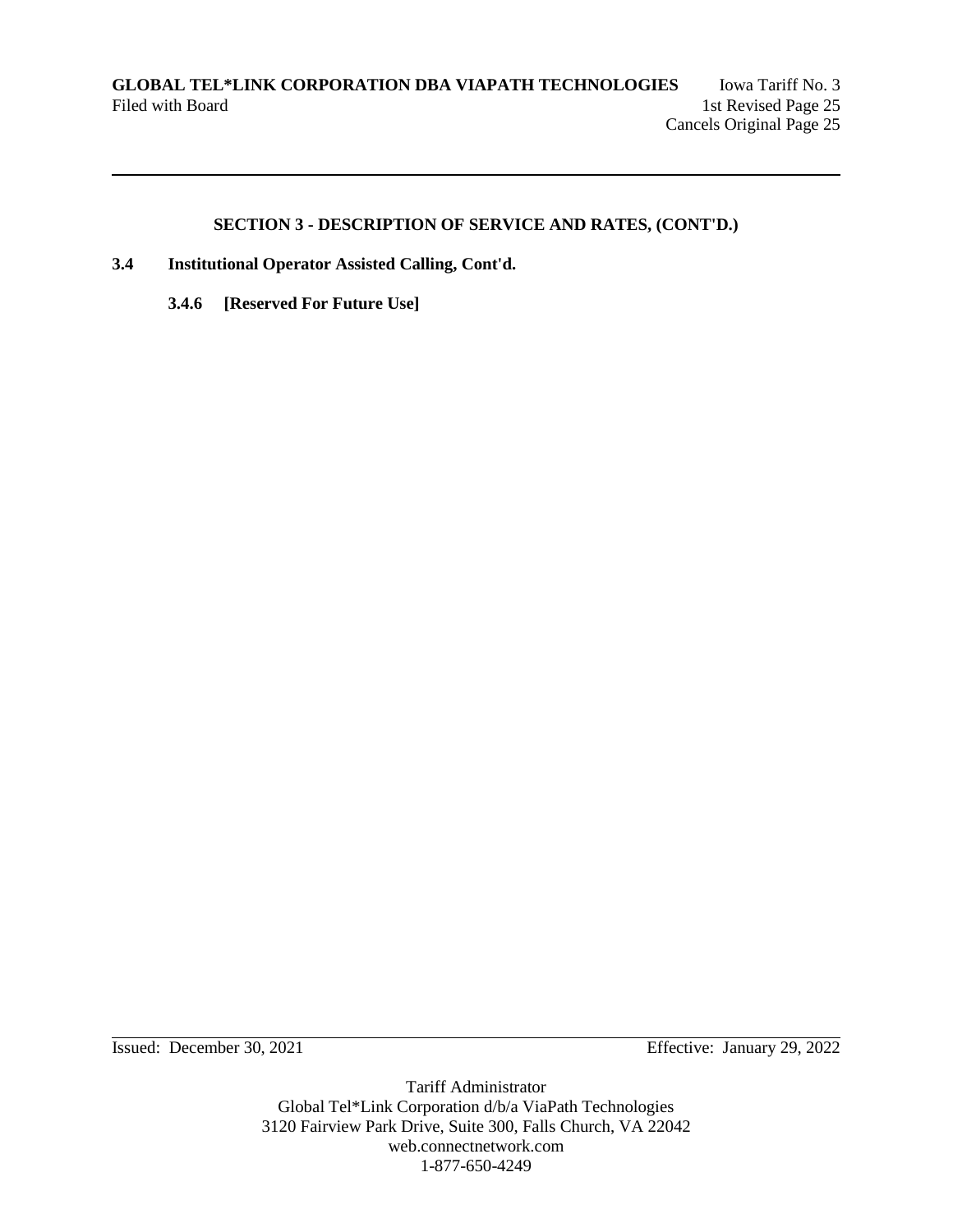### **3.5 Prepaid Institutional Service**

### **3.5.1 Applicability**

Prepaid Institutional Service calls are originated by entering a Personal Account Code. The Company's system informs the Customer (i.e., inmate) of the Available Usage Balance remaining in his/her Prepaid Account and prompts the Customer to place a call by entering a destination telephone number. Network usage for calls placed is deducted from the Available Usage Balance in the Customer's Account on a real time basis as the call progresses. With Prepaid Institutional Service, the Customer may purchase a voucher in any denomination. A Personal Account Code is assigned to each voucher with instructions for accessing and using the service. All monetary transactions take place between the Institution and the Customer, and are under the direct and complete control of the **Institution** 

Prepaid Institutional Service allows the Customer to make calls up to the total amount purchased divided by the per minute rate. Vouchers are not renewable. No minimum service period applies. Available Usage on the Customer's voucher is non-refundable.

Prepaid Institutional Service rates are not distance or time of day sensitive. Holiday discounts do not apply. Network usage for Prepaid Institutional Account Calls is deducted from the Available Usage Balance in Customer's Prepaid Account in full minute increments. For debiting purposes, call timing is rounded up to the nearest one (1) minute increment after the initial minimum period of one (1) minute. Usage charges are computed and rounded up to the nearest penny on a per call basis.

Account balances as well as rates and charges are available from the system upon access to place a call.

Issued: December 30, 2021 Effective: January 29, 2022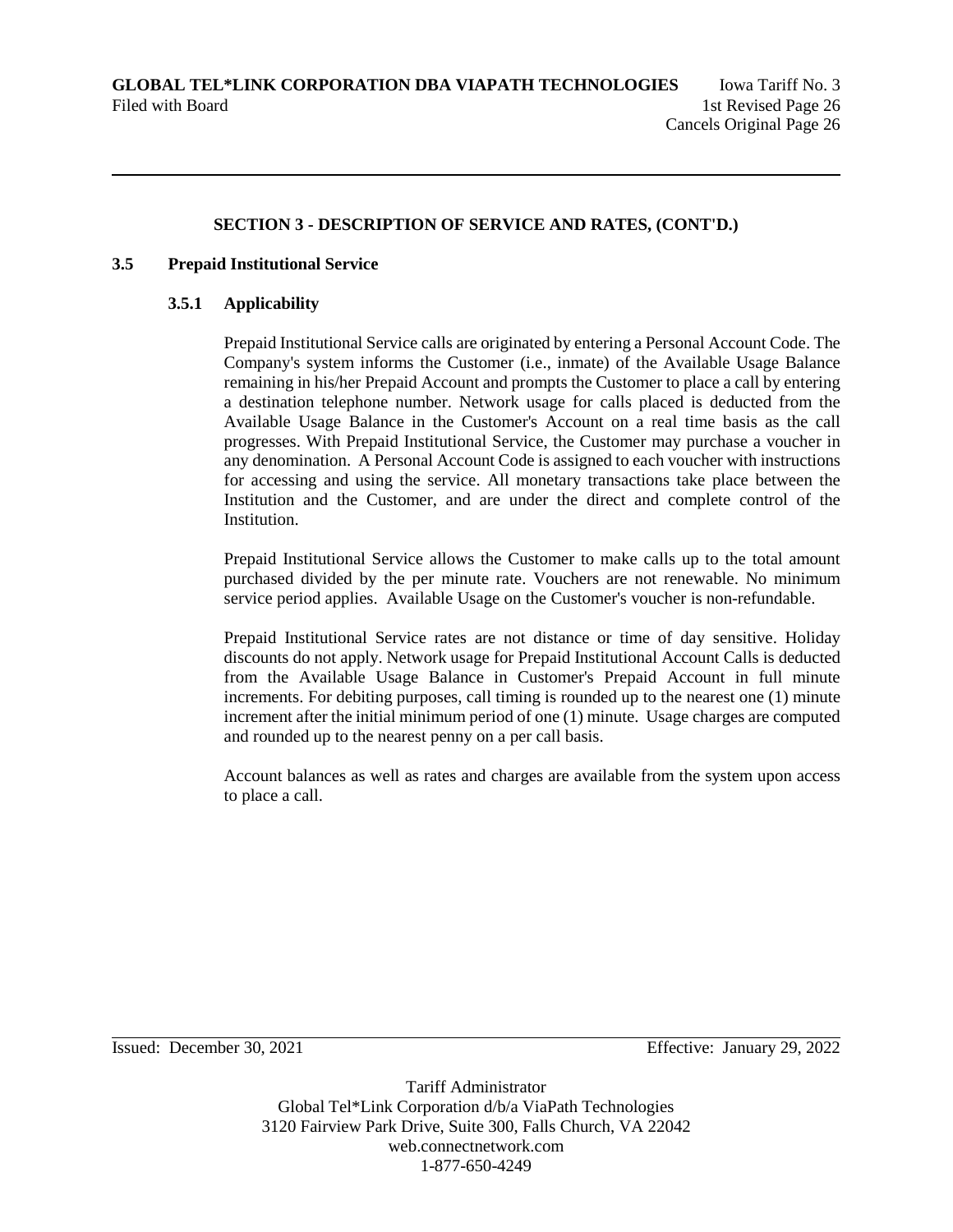### **3.5 Prepaid Institutional Service, Cont'd.**

### **3.5.1 Applicability, Cont'd.**

The Company's Prepaid Institutional Service is available 24 hours a day, seven days per week. The number of available accounts is subject to technical limitations. Accounts will be made available to Customers at the discretion of the Institution.

### **A. Exclusions**

Calls to 700, 800, 900 numbers Calls to Directory Assistance 911 calls to emergency services Air to ground and high seas service Calls to live operators

### **B. Service Availability**

- 1. All calls must be charged against an Institution Prepaid voucher that has sufficient available balance.
- 2. Calls in progress will be terminated by the Company if the balance on the voucher is insufficient to continue the call.

Issued: December 30, 2021 Effective: January 29, 2022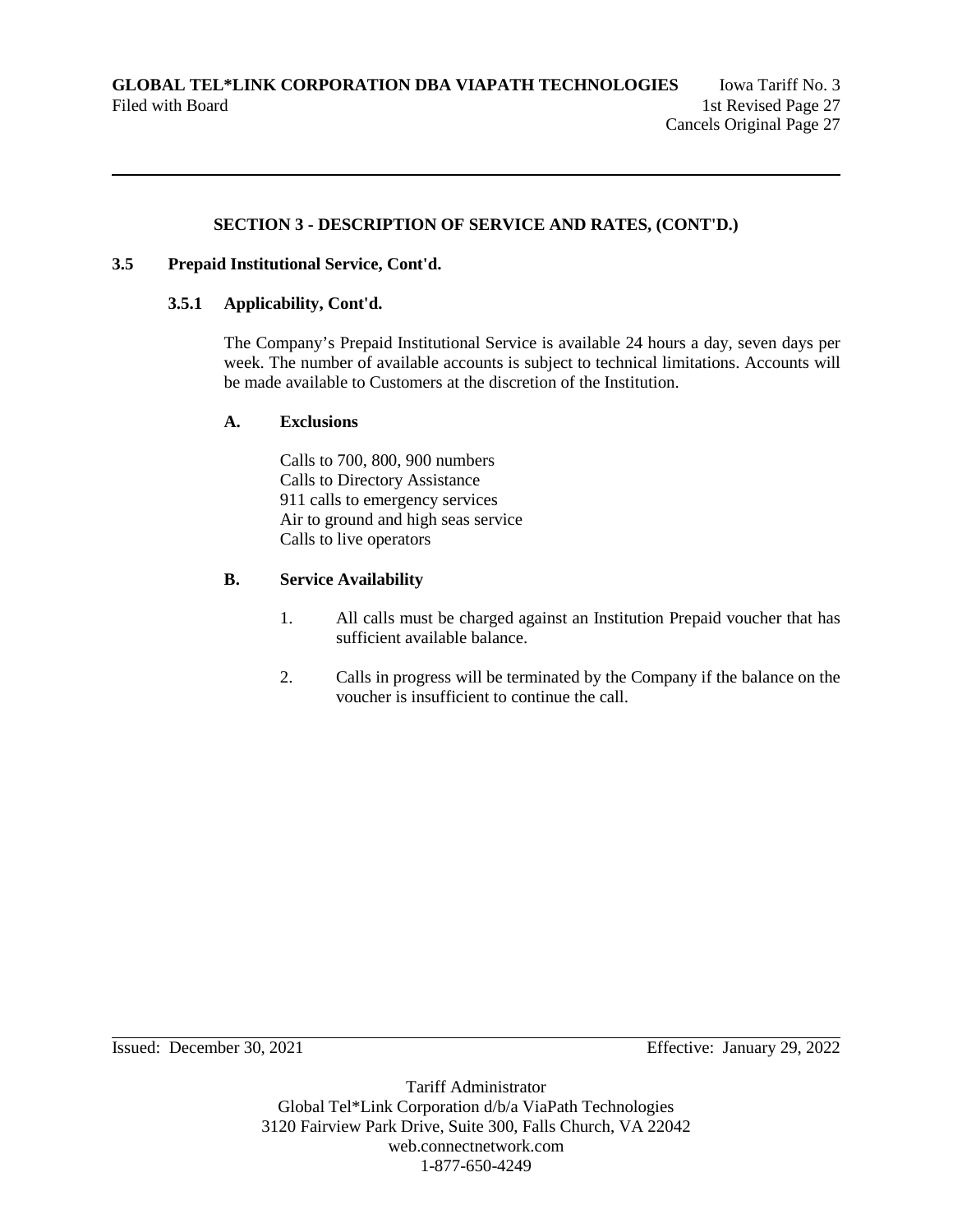## **3.5 Prepaid Institutional Service, Cont'd.**

### **3.5.2 Prepaid Basic Rates**

The Company provides all of its services via individual contracts with correctional facilities or other applicable governmental entities, as specified below. The rates for intrastate calls in Iowa are set forth in this tariff.

Vouchers will be issued in any denomination of the Customer's choosing, subject to the requirements or restrictions of the Institution.

Operator assisted collect-only calls placed by inmates of Correctional Institutions are billed as follows. Service is billed in one (1) minute increments following an initial one (1) minute billing period.

Issued: December 30, 2021 Effective: January 29, 2022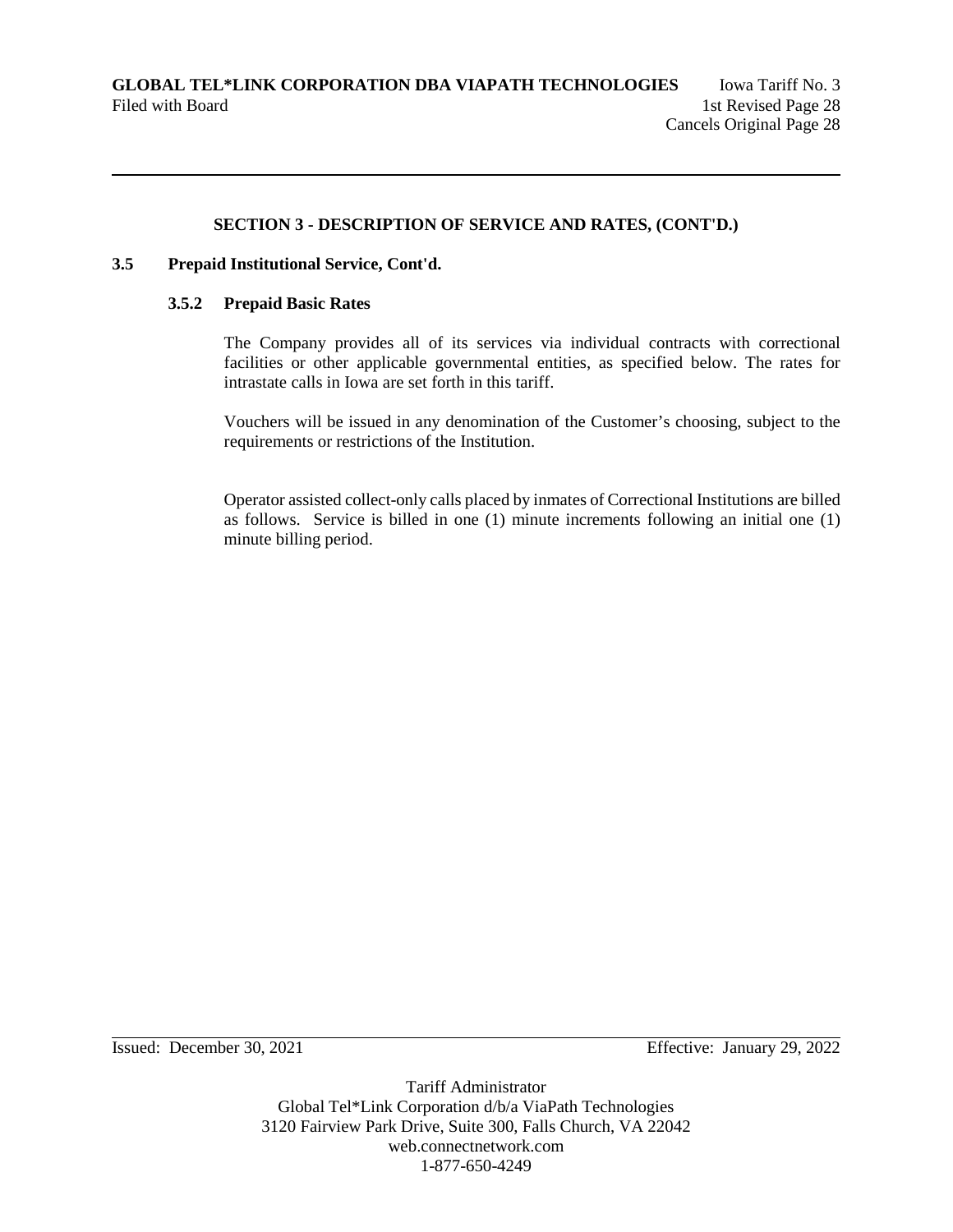|     |       |    | <b>SECTION 3 - DESCRIPTION OF SERVICE AND RATES, (CONT'D.)</b>                    |        |
|-----|-------|----|-----------------------------------------------------------------------------------|--------|
| 3.5 |       |    | Prepaid Institutional Service, Cont'd.                                            |        |
|     | 3.5.3 |    | Prepaid Basic Rates - Black Hawk County Jail (Waterloo, Iowa)                     |        |
|     |       | 1. | <b>Usage Charge</b><br>Rate per minute                                            | \$0.22 |
|     | 3.5.4 | 1. | Prepaid Basic Rates - State Training School (Eldora, Iowa)<br><b>Usage Charge</b> |        |
|     |       |    | Rate per minute                                                                   | \$0.11 |
|     | 3.5.5 |    | Prepaid Basic Rates – Scott County, Iowa (Davenport, Iowa)                        |        |

| ı. | <b>Usage Charge</b> |        |
|----|---------------------|--------|
|    | Rate per minute     | \$0.16 |

Issued: December 30, 2021 Effective: January 29, 2022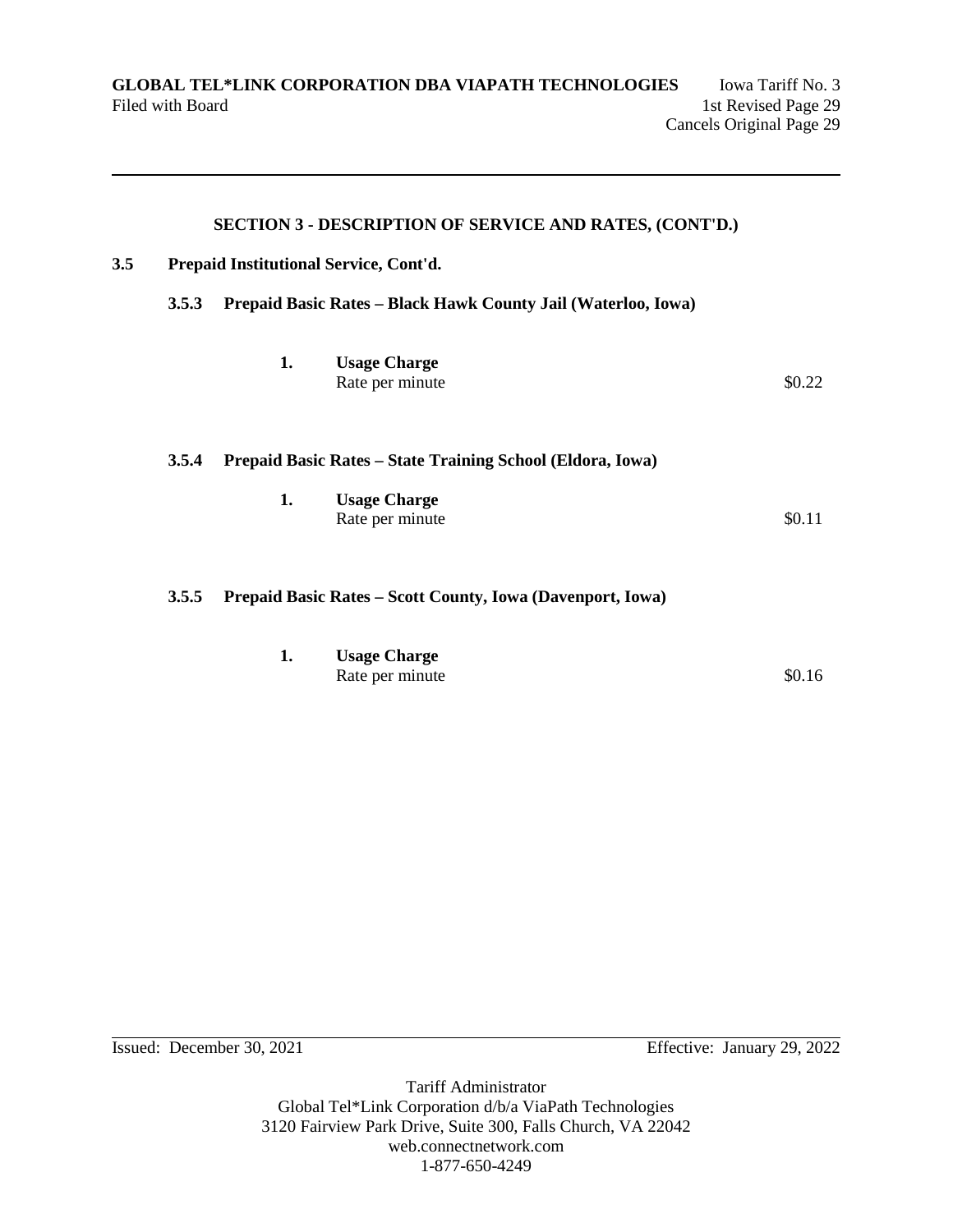- **3.5 Prepaid Institutional Service, Cont'd.**
	- **3.5.6 [Reserved For Future Use]**

Issued: December 30, 2021 Effective: January 29, 2022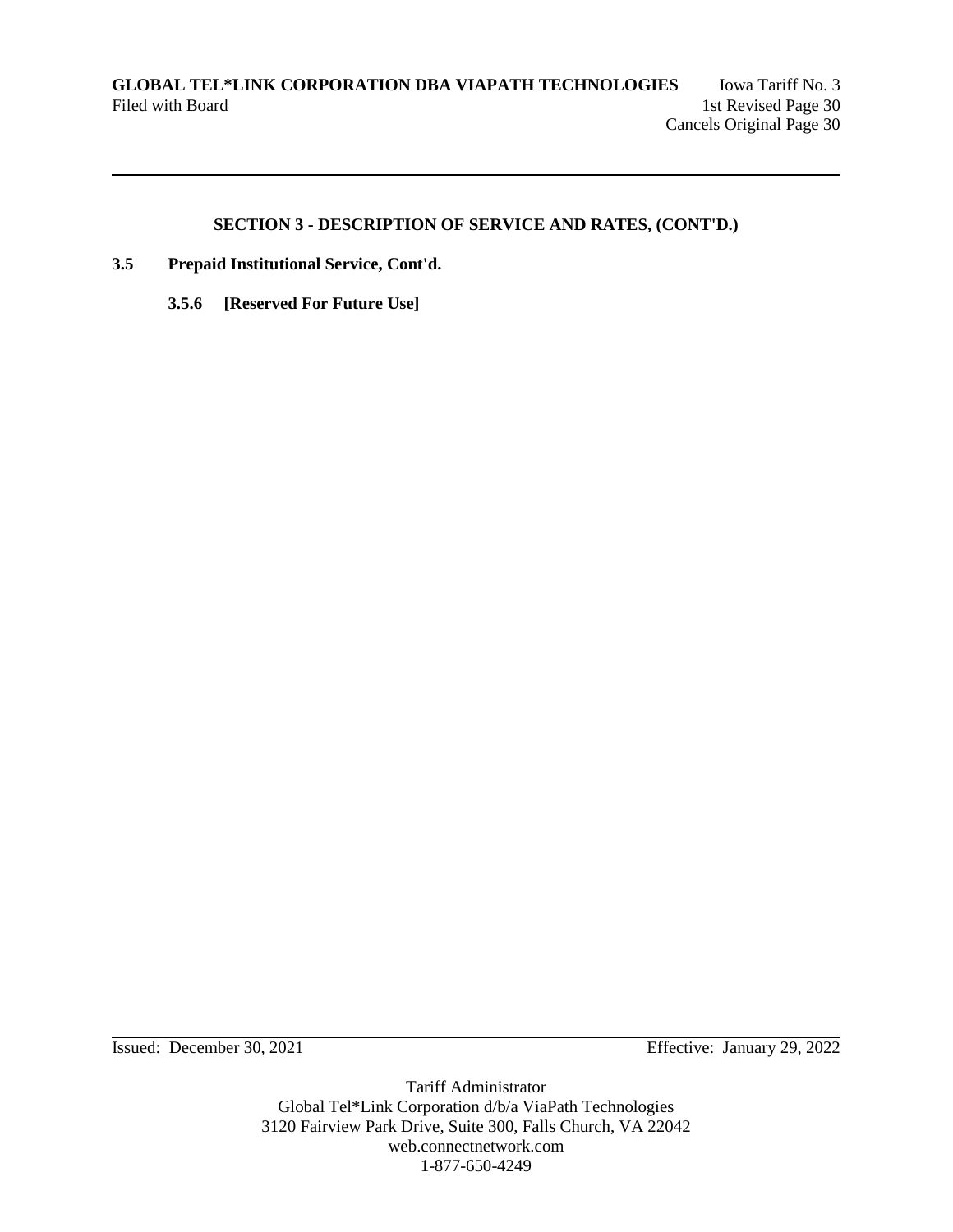- **3.5 Prepaid Institutional Service, Cont'd.**
	- **3.5.7 [Reserved For Future Use]**

Issued: December 30, 2021 Effective: January 29, 2022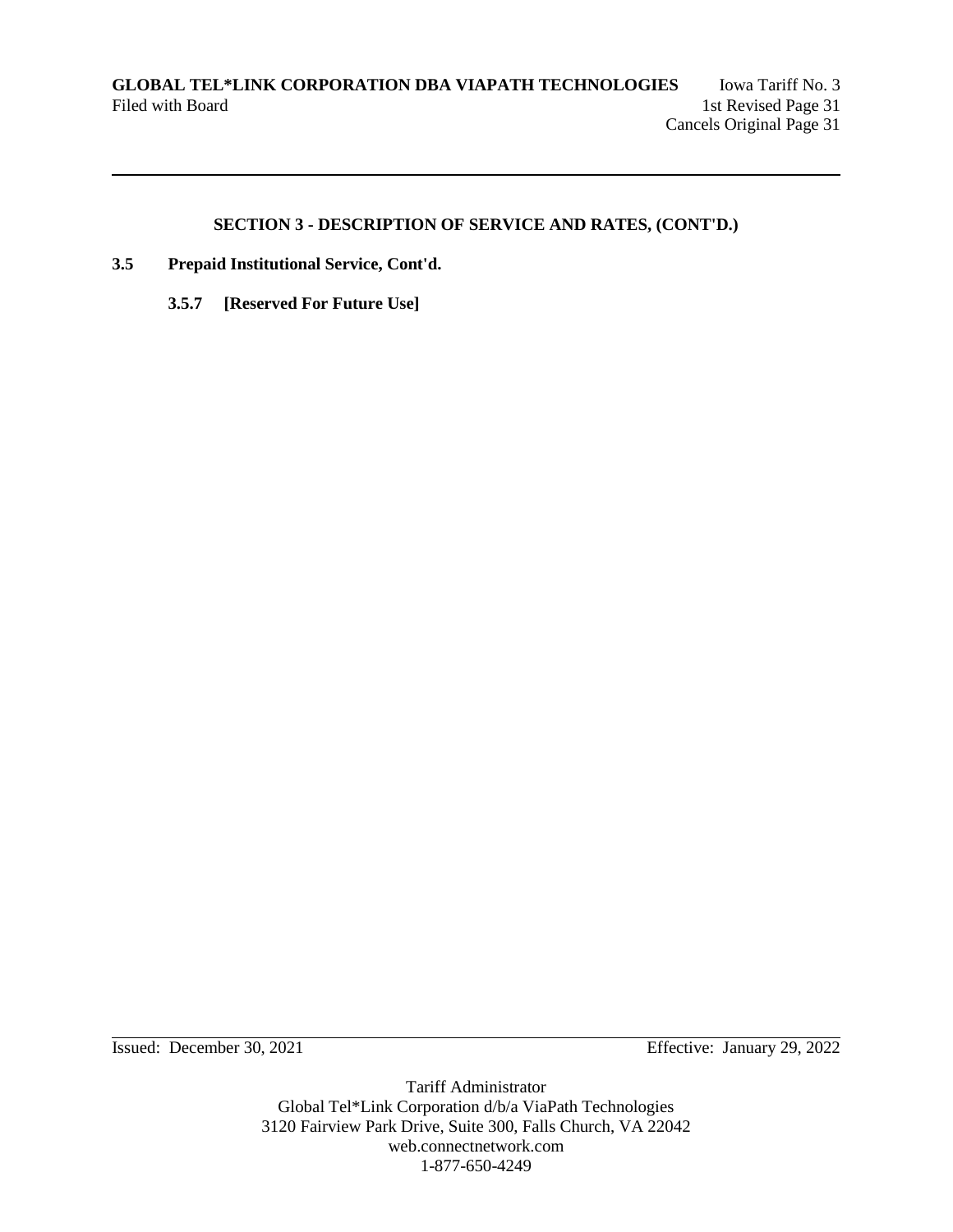### **3.6 AdvancePay® Accounts**

In those areas where the Company does not have a direct billing agreement with the existing local exchange carrier, or upon a Customer's request, the Company will set up an AdvancePay® Account with the Called Party (Customer) for payment of collect calls placed from Institutions served by the Company. Funds in the Customer's AdvancePay account may only be used for payment of collect calls placed by inmates to telephone numbers specified by the Customer. Establishment and maintenance of an AdvancePay Account is required to complete collect calls to Customers served by local exchange carriers with which the Company does not have an existing direct billing and collection agreement.

Upon request, the Company will provide the Customer with a personal identification number (PIN) and a toll-free number to call in order to set up the account information, including the permissible numbers that the inmate may call.

Additional payments will be accepted with a \$50.00 payment maximum. Initial and additional payments into the account may be made by cash, check, credit card or Western Union. Transaction fees will apply to the use of all automated payment methods unless specifically excluded.

When an inmate places a call, the Customer is informed of both the caller's identity and the account balance prior to accepting the call. Customers may also contact the Company's toll-free customer service number for account balance information at any time.

If the AdvancePay Account balance becomes depleted, calls placed to the numbers specified by the Customer will be blocked until the AdvancePay Account is replenished.

The Customer may close the AdvancePay Account at any time. The Customer may seek a refund of their unused AdvancePay balance at any time upon written request via the Company website or by contacting customer service and validating their identity as the Account holder. When an AdvancePay Account is opened, the Customer shall be notified of the procedure for using the ConnectNetwork website to request a refund. The Customer may also obtain information on the Company's refund policies and procedures by contacting the Company through its website or its toll-free customer service number.

Issued: December 30, 2021 Effective: January 29, 2022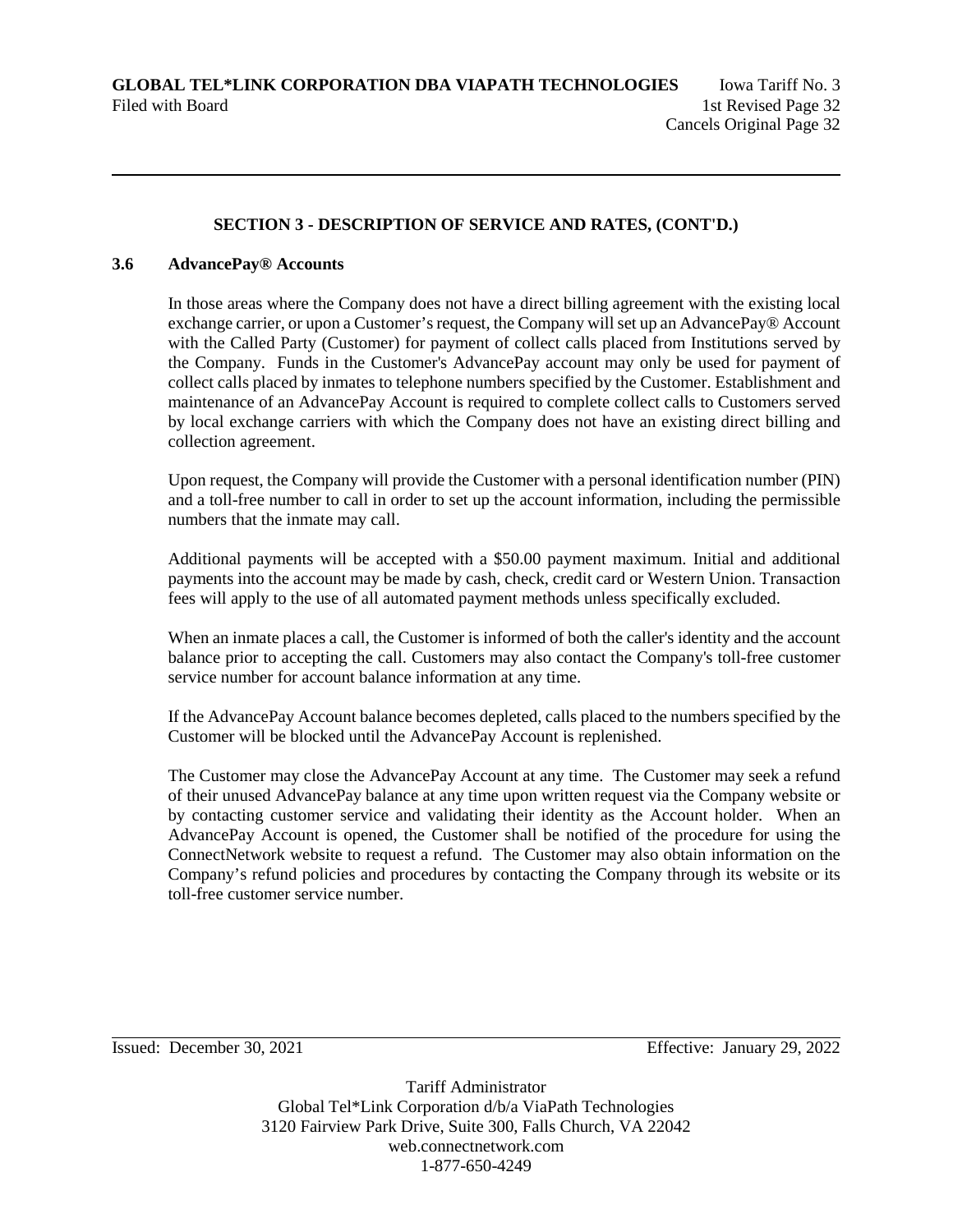### **3.6 AdvancePay® Accounts, Cont'd.**

Upon seeking a refund, any remaining balance in the Account will be refunded to the Customer after deducting any call charges, applicable taxes and transaction fees incurred during the current billing cycle. AdvancePay Accounts will be closed following three months of zero activity (i.e., no calls placed, no account replenishment, no customer service inquiries). After an Account is closed, the Customer may contact the Company if the Customer seeks to begin using the AdvancePay Account again or to request a refund of any unused funds.

All security measures and inmate calling restrictions as set forth elsewhere in this tariff are also applicable for any calls made using an AdvancePay Account.

Issued: December 30, 2021 Effective: January 29, 2022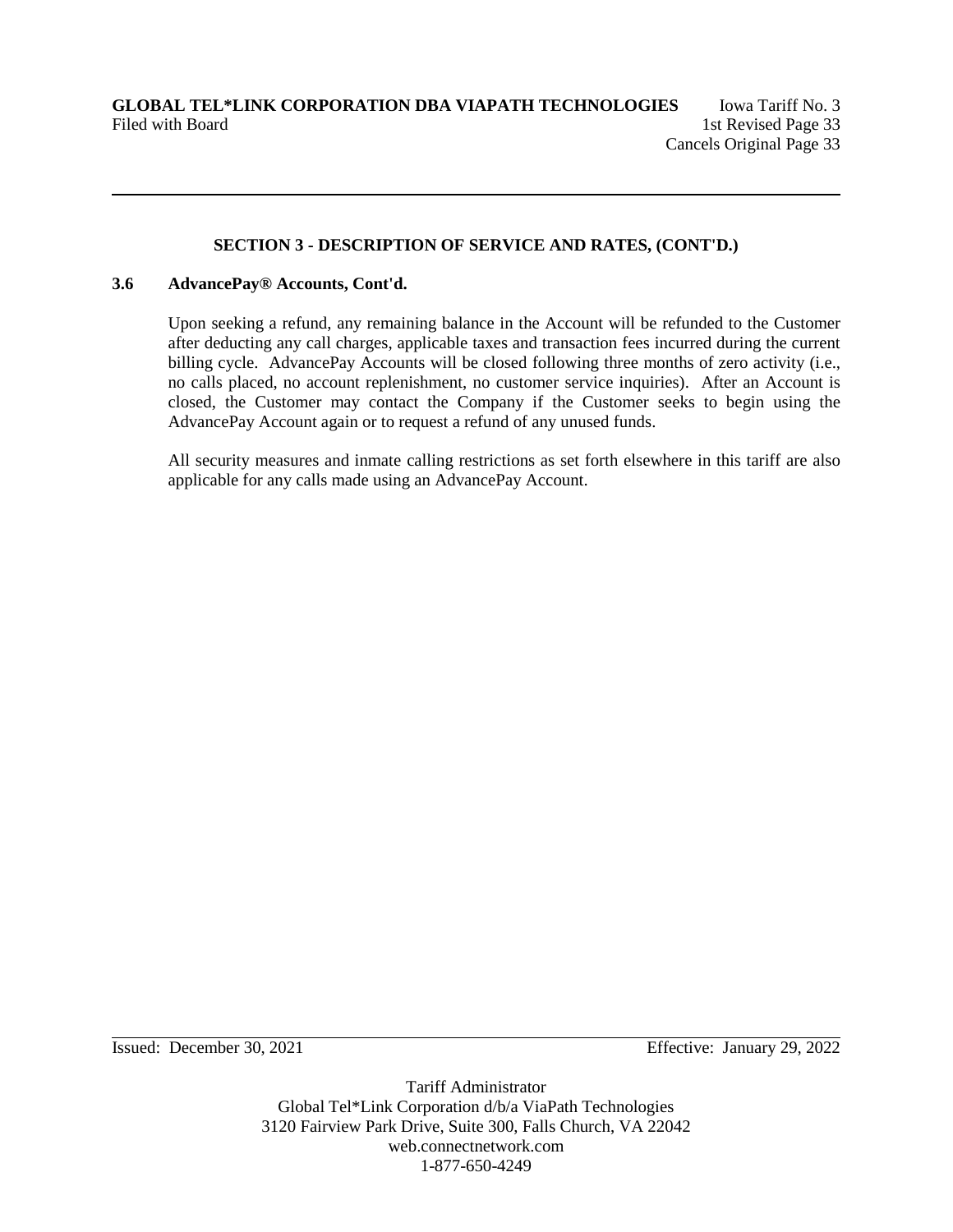### **3.6 AdvancePay Accounts, Cont'd.**

### **3.6.1 Rates and Charges**

The Company provides all of its services via individual contracts with correctional facilities or other applicable governmental entities. The rates for intrastate calls in Iowa are set forth in this tariff.

Issued: December 30, 2021 Effective: January 29, 2022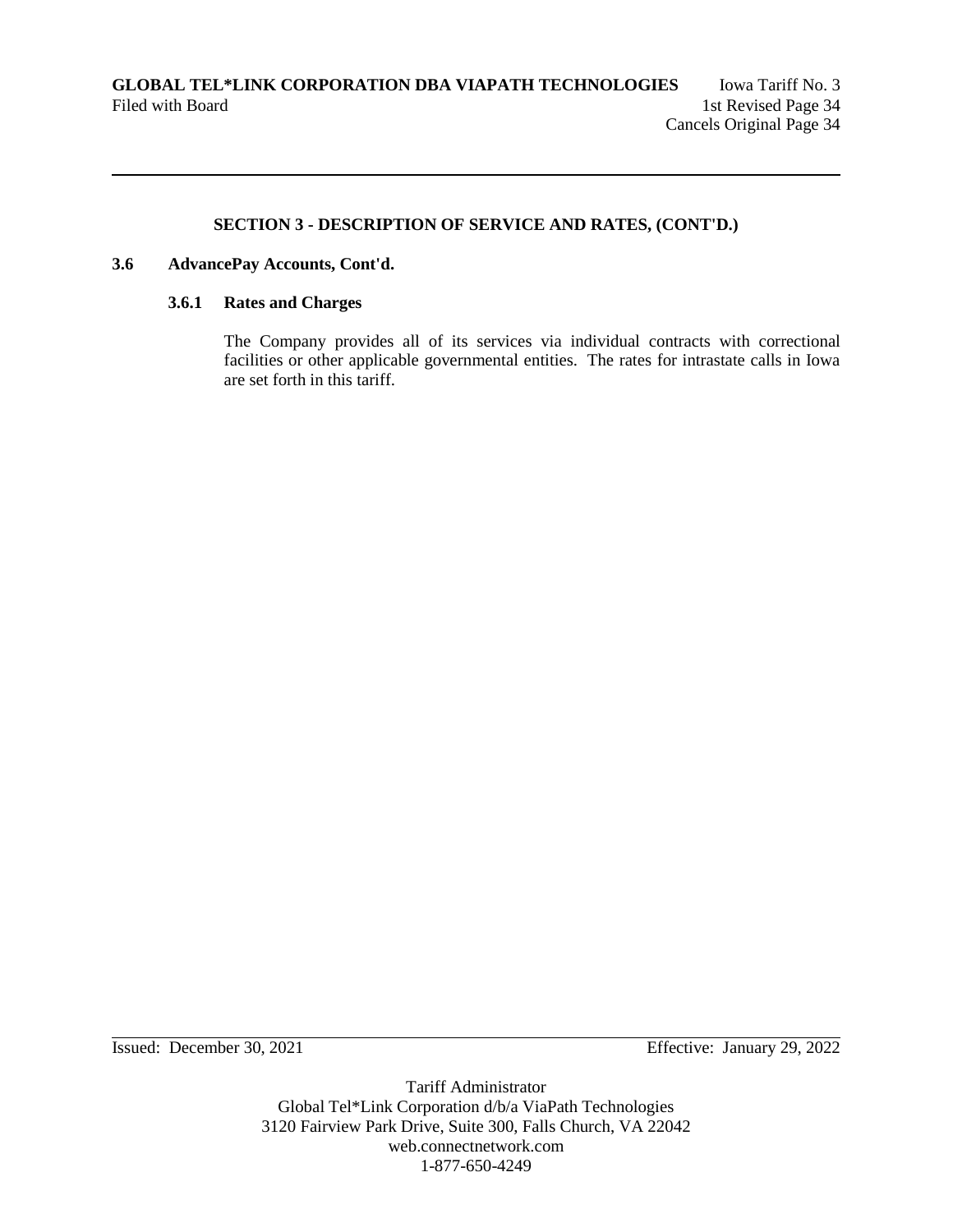### **3.7 Institutional Prepaid Operator Assisted Calling**

#### **3.7.1 Prepaid Debit Accounts**

With a Prepaid Debit Account, each inmate has the option to transfer funds from his/her personal account to his/her telephone account. This is accomplished by facility personnel or through a direct interface between the commissary system and/or booking account and the inmate phone system. This account is associated with the inmate's Personal Identification Number (PIN.) When the inmate places a call, he/she has the option of calling collect or prepaid/debit. Once debit is selected, the inmate enters the PIN and called telephone number. All deposits to the account are paid to and handled by the entity managing the account, e.g., Jail Management System, facility, commissary, etc. The Company receives payment from the Institution; it does not engage in direct monetary transactions with the inmate.

The Company's system automatically informs the caller of the Available Usage Balance remaining in the Prepaid Debit Account, and provides prompts to place the call by entering the destination telephone number. Network usage is deducted from the Available Usage Balance in the account on a real time basis as the call progresses.

Any unused funds in a Prepaid Debit Account are refundable upon request at any time. When a Prepaid Debit Account is opened, the Customer shall be notified of the procedure for using the ConnectNetwork website to request a refund. The Customer may also obtain information on the Company's refund policies and procedures by contacting the Company through its website or its toll-free customer service number.

Refunds are issued by the entity controlling the actual cash deposits, which depending on the specific arrangements, is either the Company, the commissary, the correctional facility itself or its agent, unless otherwise directed by state law. Any remaining balance in the Prepaid Debit Account will be refunded to the inmate by such entity after deducting any call charges, applicable taxes and transaction fees incurred during the current billing cycle. The Available Usage Balance expires three months from the date of the last activity on the Prepaid Debit account, unless alternative arrangements are expressly requested by the correctional facility's management. After expiration, any unused funds in a Prepaid Debit Account are refundable upon request.

Issued: December 30, 2021 Effective: January 29, 2022